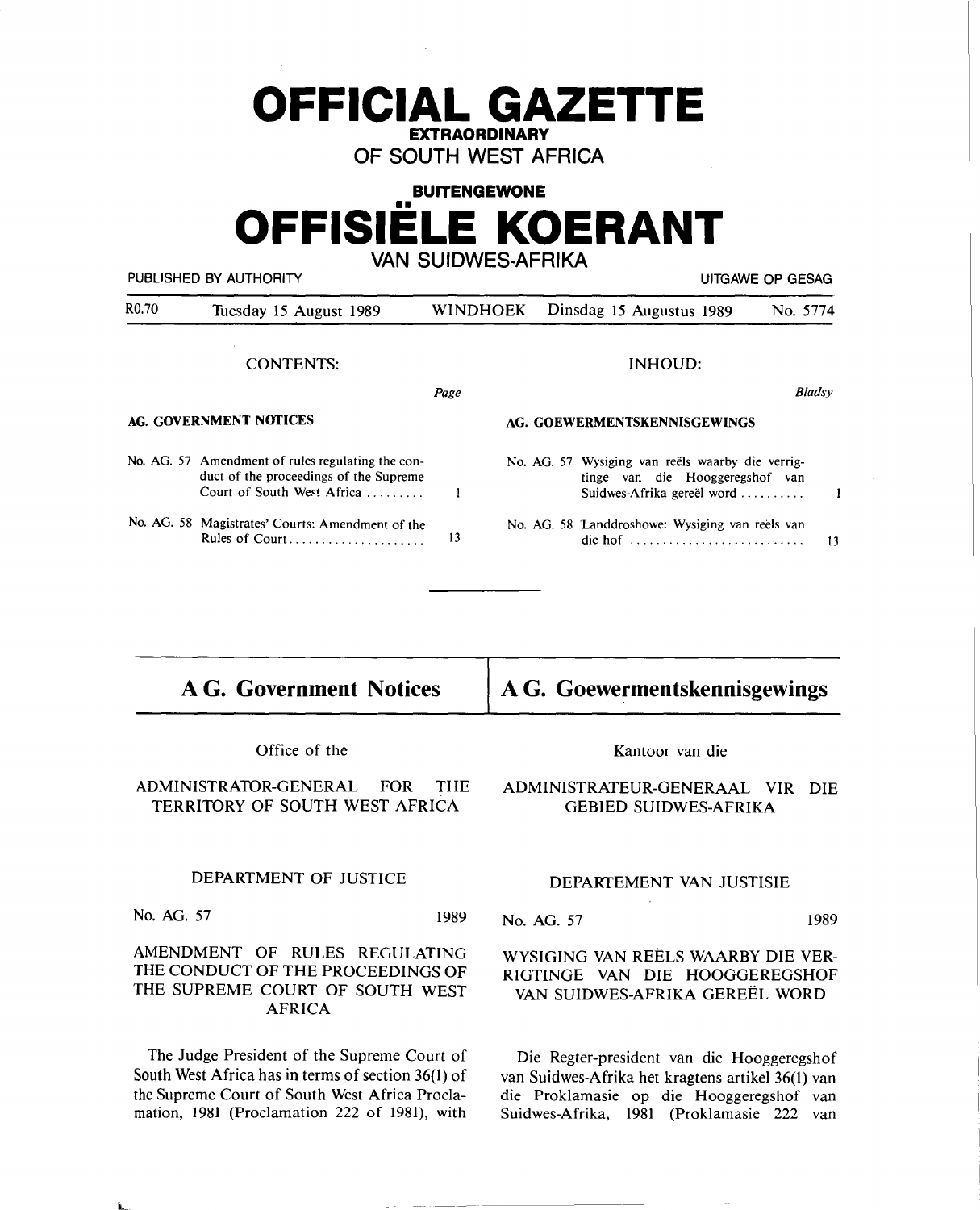#### "RULE 68.

#### **TARIFF FOR DEPUTY SHERIFFS**

(1) The fees and charges contained in the tariff below shall be chargeable, and allowed to deputy sheriffs: Provided that no fees shall be charged for the services of process in *in forma pauperis* proceedings, except the necessary disbursements involved.

(2) Where there are more ways than one of doing any particular act, the least expensive way shall be adopted unless there is some reasonable objection thereto, or unless the party at whose instance any process is executed desires any particular way to be adopted at his expense.

(3) Any dispute regarding the validity or amount of any fees or charges, or any charge for necessary work done or necessary expenditure incurred for which no provision is made, shall be determined by the taxing officer of the court from which the process concerned emanated.

## 1981), met die goedkeuring van die Administrateur-generaal, die reëls waarby die verrigtinge van Hooggeregshof van Suidwes-Afrika gereel word, af gekondig by Goewermentskennisgewing **R. 48**  van 1965, verder gewysig deur reël 68 deur die volgende reël te vervang:

## "REEL 68.

## **TARIEF VIR ADJUNK-BALJU'S**

(I) Die gelde in die onderstaande tarief kan deur adjunk-balju's gevorder word: Met dien verstande dat geen gelde gehef word vir die betekening van prosesstukke in *in forma pauperis*verrigtinge nie, behalwe die nodige uitgawes daaraan verbonde.

(2) Waar 'n besondere handeling op meer as een wyse kan geskied, moet die goedkoopste manier gevolg word, tensy daar redelike beswaar daarteen is of tensy die party ten behoewe van wie 'n prosesstuk uitgevoer word, op eie koste 'n bepaalde wyse verkies.

(3) Enige geskil betreffende die opeisbaarheid of bedrag van enige gelde of koste, of 'n vordering vir noodsaaklike werk gedoen of noodsaaklike uitgawes aangegaan, waarvoor daar geen voorsiening gemaak word nie, word beslis deur die takseermeester van die hof van waar die betrokke prosesstuk uitgegaan het.

#### TARIEF

#### **R**

1. Registration of any document for service or execution, upon receipt thereof . . . . . . . . . . . . . . . . . . . . . . . . . . 1,25

TARIFF

2. (a) Service of summonses, petitions together with notice of motion or notice of set down, other notices, orders or any other documents, each......................... **15,00** 

Provided that  $-$ 

I. Registrasie van 'n dokument vir betekening of tenuitvoerlegging, by ontvangs daarvan.......... . . . . . . . . . . 1,25

2. (a) Betekening van dagvaardings, petisies tesame met kennisgewing van mosie of terrolleplasing, ander kennisgewings, bevele of enige ander dokumente, elk: . . . . 15,00

Met dien verstande dat  $-$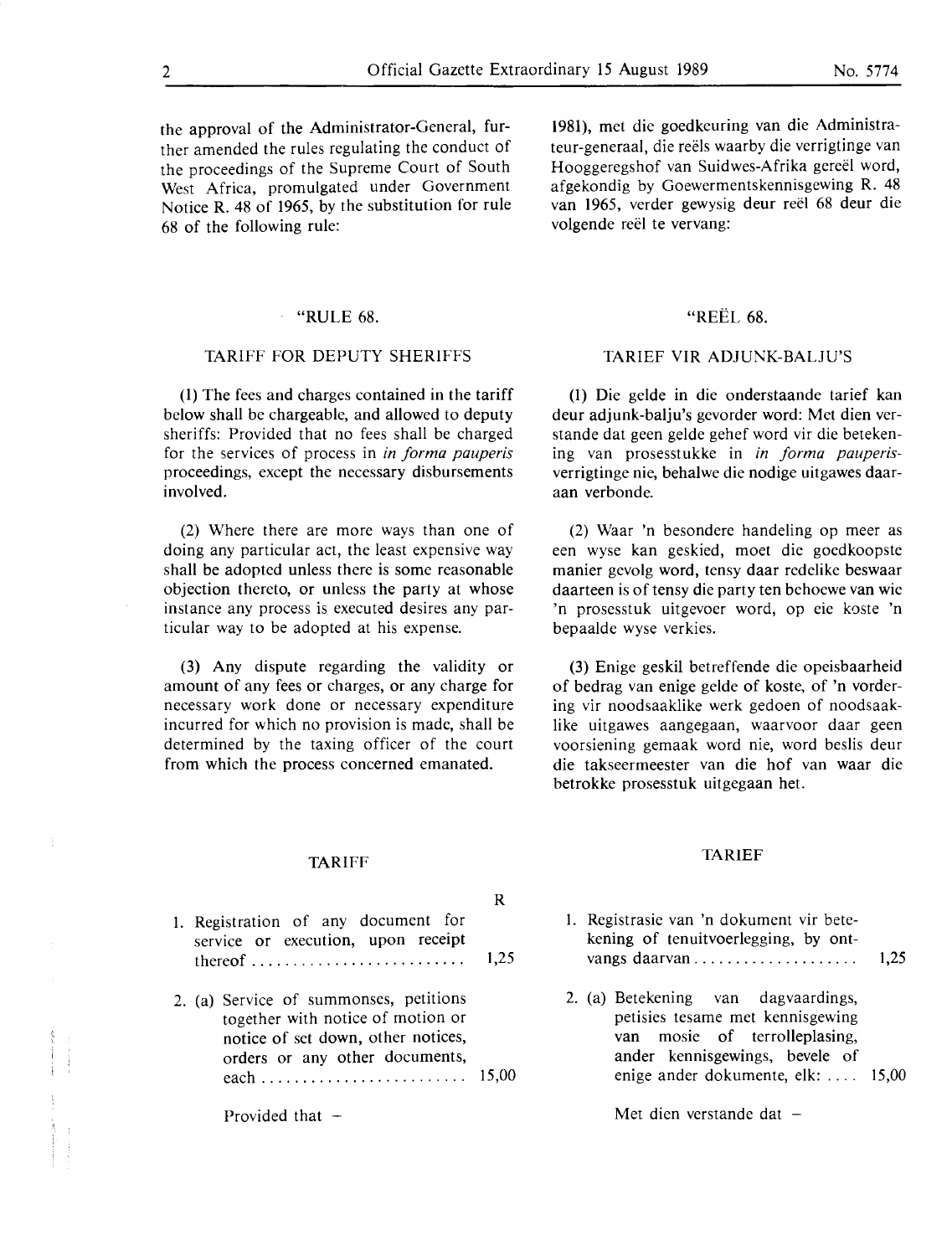- (i) whenever any document is to be served with any process and such document is mentioned in that process or forms and annexure thereto, no additional fee shall be charged for the service of such document, but a fee of R3,00 may be charged in respect of each separate document served;
- (ii) no fee for the services of a separate document shall be charged in respect of the service of process in criminal cases.
- (b) Attempted service of summonses, petitions together with notice of motion or notice of set down, other notices, orders and any other documents . . . . . . . . . . . . . . 7 ,50

Provided that an attempted service of more than one document on the same person shall be regarded as an attempted service of one document only.

- 3. Travelling allowance:
	- (a) For the distance actually and necessarily travelled by the deputy sheriff or his assistant, both on the forward and the return journey, calculated from the office of the deputy sheriff, per kilometre or part of a kilometre  $\dots \dots \dots \dots$  0,50
	- (b) When two or more summonses or other process, whether at the instance of the same party or of different parties, are capable of being served on the same journey, the travelling allowance shall be fairly and equitably apportioned among the several cases, regard being had to the distance the respective parties against whom
- (i) wanneer 'n dokument saam met 'n prosesstuk beteken moet word en sodanige dokument in daardie prosesstuk genoem word of 'n aanhangsel daarvan is, geen addisionele gelde vir betekening van sodanige dokument gevorder word nie, maar R3,00 mag gevorder word vir elke afsonderlike dokument wat beteken word;
- (ii) geen geld vir betekening van 'n afsonderlike dokument gevorder word by die betekening van prosesstukke in strafsake nie.
- (b) Gepoogde betekening van dagvaardings, petisies tesame met kennisgewing van mosie of terrolleplasing, ander kennisgewings, bevele en enige ander dokumente: 7,50

Met dien verstande dat 'n gepoogde betekening van meer as een dokument aan dieselfde persoon beskou word as 'n gepoogde betekening van slegs een dokument.

- 3. Reistoelae:
	- (a) Vir die afstand werklik en noodsaaklikerwys deur die adjunkbalju of sy assistent afgelê vir die been- en terugreis, bereken vanaf die kantoor van die adjunk-balju, per kilometer of deel van 'n kilometer . . . . . . . . . . . . . . . . . . . . . 0,50
	- (b) Wanneer twee of meer dagvaardings of ander prosesstukke, in opdrag van dieselfde party of van verskillende partye, met dieselfde reis beteken kan word, moet die reistoelae redelik en billik verdeel word tussen die verskillende sake met inagneming van die afstand wat die onderskeie partye aan wie die prosesstukke gerig is, vanaf die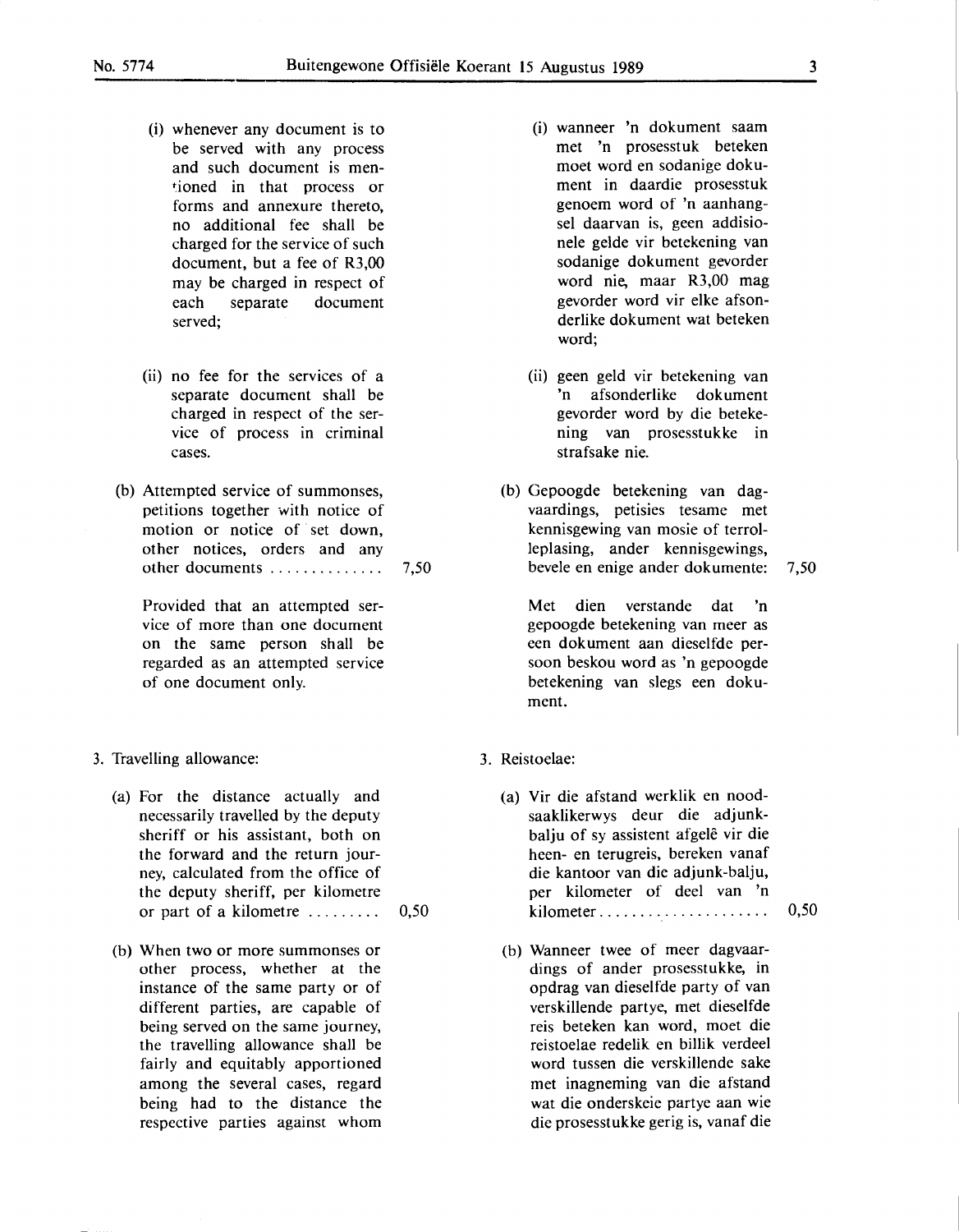such is directed, reside from the office of the deputy sheriff, but the fees shall be payable for each services or attempted service.

- (c) Travelling allowance shall be payable only in cases where the duty concerned is to be performed further than one kilometre from the office of the deputy sheriff: Provided that if the office of the deputy sheriff is situated further than three kilometres from the office of the magistrate of his district, the allowance shall be payable only where such duty is to be performed further than a distance of one kilometre from the magistrate's office.
- (d) The restriction imposed by the proviso to paragraph (c) may, on the recommendation of the sheriff, be relaxed by the Administrator-General if in his discretion circumstances so warrant, in which event such relaxation shall be mentioned by the sheriff at the time of the appointment of the deputy sheriff.
- 4. (a) Postage in civil matters, as per postal tariff.
- (b) Postage in criminal matters, fee.

**NOTE:** The deputy sheriff may take any postal matter to the registrar of the Supreme Court, or if there is no registrar in his town or city, to the magistrate of the district, who shall frank the envelope with his official franking stamp.

- *5.* Execution of any writ:
	- (a) (i) Writ of arrest, including the conveyance of the person arrested to the court, to an attorney's office or to a prison, per person . . . . . . . . . . . . 20,00

kantoor van die adjunk-balju woon, maar die gelde is betaalbaar vir elke betekening of gepoogde betekening.

- (c) Reistoelae is slegs betaalbaar in gevalle waar die betrokke diens verder as een kilometer vanaf die kantoor van die adjunk-balju verrig moet word: Met dien verstande dat as die kantoor van die adjunkbalju verder as drie kilometer van die laddroskantoor van sy distrik gelee is, die toelae betaalbaar is slegs wanneer sodanige diens verder as een kilometer vanaf die landdroskantoor verrig moet word.
- (d) Die beperking opgele deur die voorbehoudsbepaling by paragraaf (c), kan op aanbeveling van die balju deur die Administrateurgeneraal verslap word indien na sy oordeel omstandighede dit regverdig, in welke geval die balju sodanige verslapping ten tyde van die aanstelling van die adjunk-balju moet meld.
- 4. (a) Posgeld in siviele sake, volgens die postarief.
	- (b) Posgeld in strafsake, vry.

**LET WEL:** Die adjunk-balju kan enige posstuk na die griffier van die Hooggeregshof neem of, as daar geen griffier in sy dorp of stad is nie, na die landdros van die distrik, wat die koevert met sy amptelike frankeerstempel moet frankeer.

- 5. Tenuitvoerlegging van enige lasbrief:
	- (a) (i) Lasbrief van arres, insluitende die vervoer van die persoon wat gearresteer is na die hof, na 'n prokureur se kantoor of na die gevangenis, per persoon . . . . . . . . . . . . . . . . . . 20,00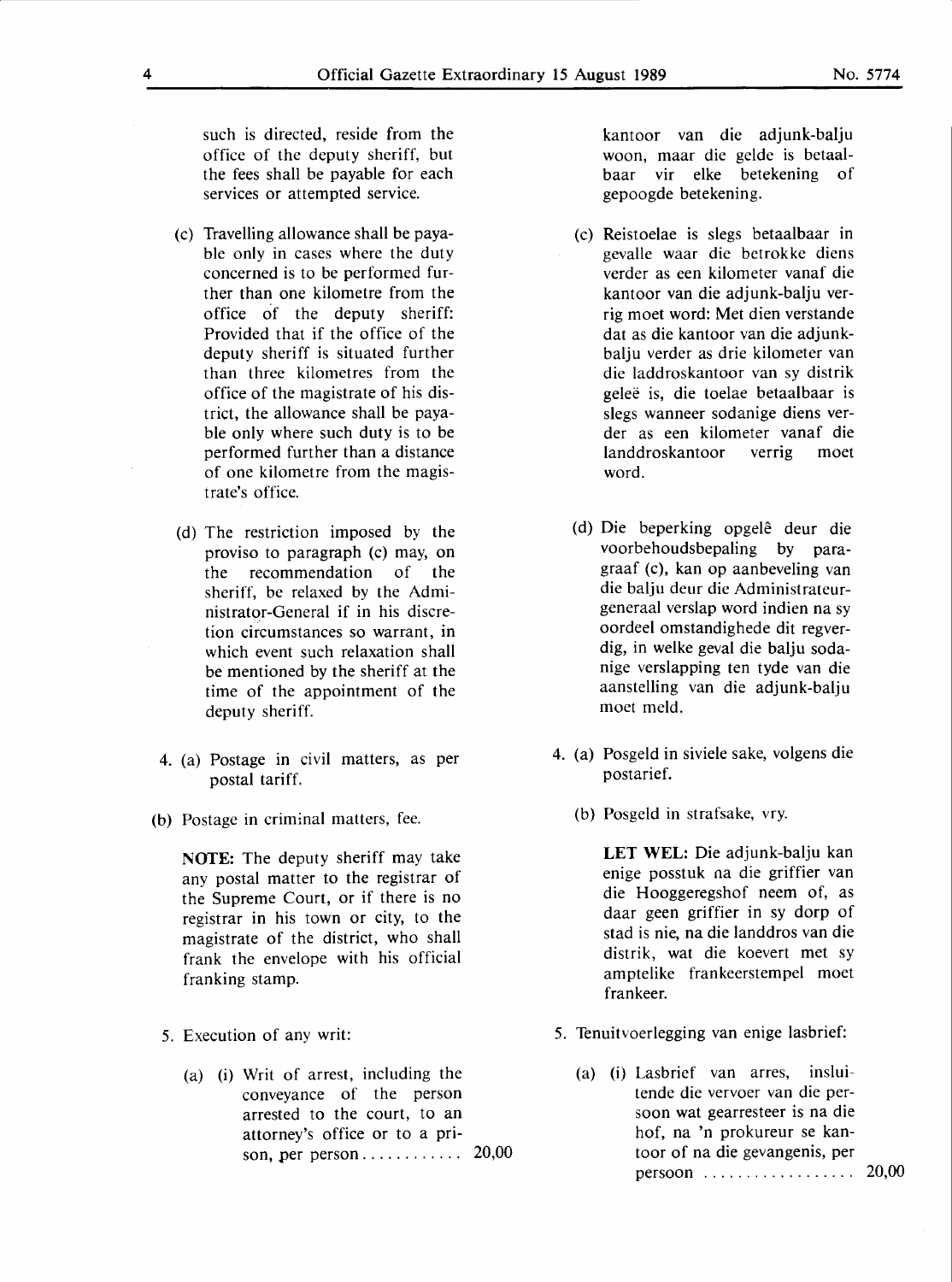| (ii) for the conveyance of the per- |  |  |  |
|-------------------------------------|--|--|--|
| son concerned to court from         |  |  |  |
| the place of custody on a day       |  |  |  |
| subsequent to the day of            |  |  |  |
| arrest and attending at court,      |  |  |  |
| per person per hour $10,00$         |  |  |  |

- (b) (i) Writ of attachment of property *ad Jundandam jurisdictionem* or *ad confirmandam jurisdictionem* . . . . . . . . . 20,00
	- (ii) where an attachment referred to in subitem (i) is withdrawn or suspended  $\ldots$  . . . . . . . . . . . . 5,00
- (c) Writ of ejectment: Rl5,00 per hour, subject to a minimum fee of R30,00 (in addition to reasonable expenses necessarily incurred);
- (d) Writ of execution against immovable property  $-$ 
	- (i) for execution, including service of notice of attachment upon the owner of the immovable property and the registrar of deeds or other officer charged with the registration of such property, and if the property is occupied by any person other than the owner, also upon such occupier . . . . . . . . . . . . . . . . 35,00
	- (ii) for notice of attachment to a single lessee or occupier 4,00

(for identical notices where there are several lessees, occupiers, or owners, for each notice after the first notice,  $R1,50$ ;

(iii) for making valuation or report for purposes of sale, R20,00 per hour, with a minimum of R25,00;

- (ii) vir die vervoer van die betrokke persoon na die hof vanaf die plek van aanhouding op 'n dag ná die dag van arres, en bywoning van die hof, per uur . . . . . . . . . . . . . . 10,00
- (b) (i) Lasbrief vir die beslaglegging op gded *ad Jundandam jurisdictionem* of *ad confirmandam jurisdictionem* . . . . . . . . . 20,00
	- (ii) waar 'n beslaglegging in subitem (i) bedoel teruggetrek of opgeskort word . . . . . . . . . . . . 5,00
- (c) Lasbrief tot uitsetting, Rl5,00 per uur, maar met 'n minimum van R30,00 (benewens redelike uitga-<br>wes noodsaaklikerwys aangewes noodsaaklikerwys gaan);
- (d) Lasbrief tot uitwinning teen roerende goed
	- (i) vir tenuitvoerlegging, insluitende betekening van kennisgewing van beslaglegging aan die eienaar van die onroerende goed en die registrateur van aktes of ander beampte belas met die registrasie van sodanige goed, en as die onroerende goed deur iemand anders as die eienaar geokkupeer word, ook aan sodanige okkupant . . . . . . . . . . . . . . . 35,00
	- (ii) vir kennisgewing van beslaglegging aan 'n enkele huurder of okkupant . . . . . 4,00

(vir identiese kennisgewings waar daar meer as een huurder, okkupant of eienaar is, vir elke kennisgewing na die eerste kennisgewing, Rl,50);

(iii) vir waardasie of verslag vir die doel van 'n verkoping, R20,00 per uur, met 'n minimum van R25,00;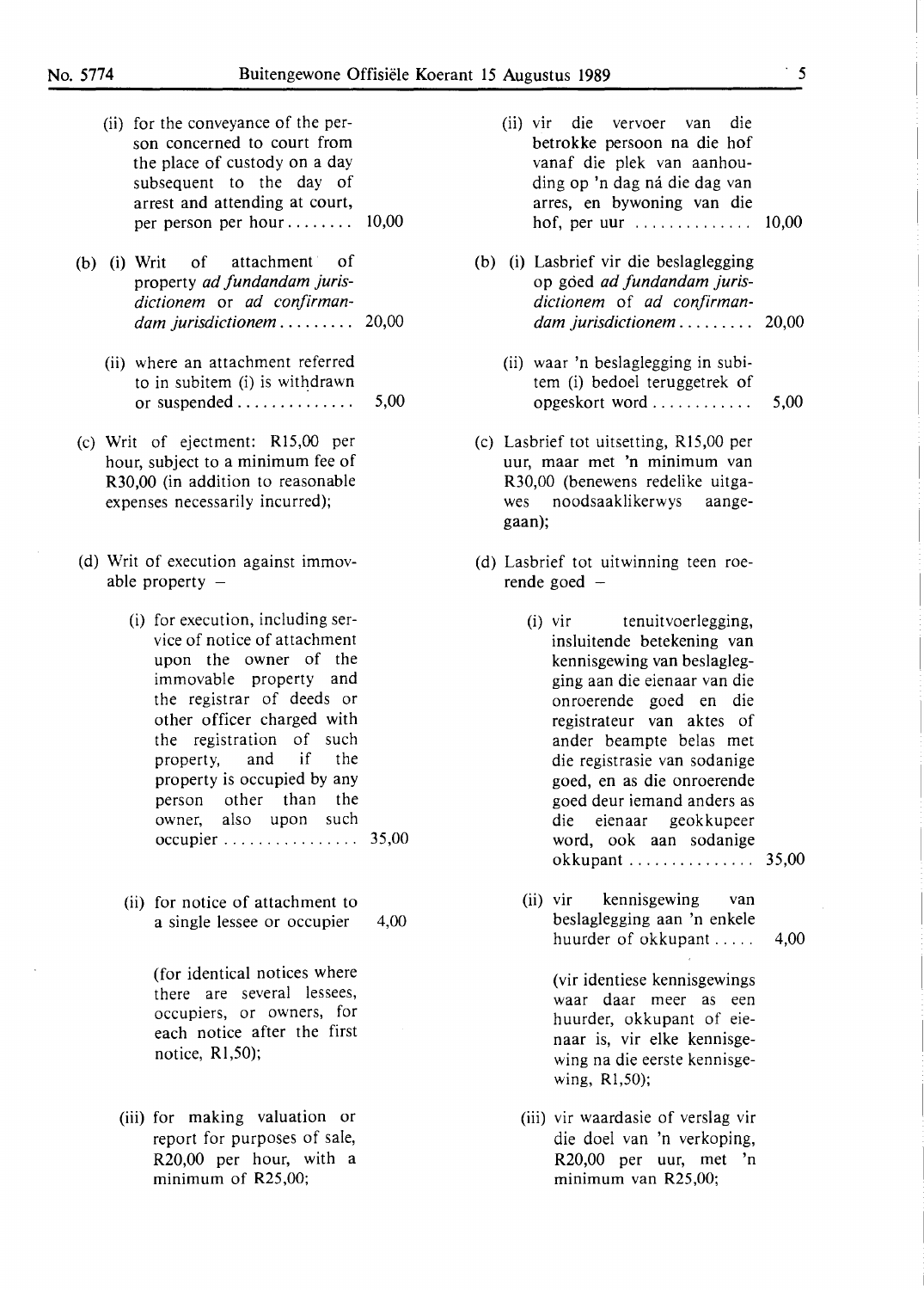- (iv) where a deputy sheriff has been authorised to sell property and the property is not sold by reason of the fact that the attachment is withdrawn or stayed, irrespective of the amount of the writ, and all the necessary notices for the withdrawal of the attachment ................... 30,00
- (v) for ascertaining and recording what bonds or other encumbrances are registered against the property, and the names and addresses of the persons in whose favour such bonds or encumbrances are so registered, including any correspondence in connection therewith (in addition to reasonable expenses necessarily incurred). . . . . . . . . . . . . 20,00
- (vi) for notifying the execution creditor of bonds or other encumbrances referred to in subitem (v) and of the names and addresses of the persons in whose favour such bonds or other encumbrances are registered . . . . . 3,00
- (vii) for consideration of proof that a preferent creditor has complied with the requirements of rule  $46(5)(a) \ldots$  1,00
- (viii) for the notice referred to in rule 46(6) . . . . . . . . . . . . . . . 2,50
- $(ix)$  for  $-$ 
	- (aa) consideration of notice of sale prepared by the execution creditor in consultation with the deputy sheriff; and
- (iv) waar 'n adjunk-balju gemagtig is om goed te verkoop en die goed nie verkoop word nie omdat die beslaglegging teruggetrek, opgeskort, gestaak of gestuit word, ongeag van die bedrag van die lasbrief, en al die nodige kennisgewing van terugtrekking van die beslaglegging. . . . . . . . . 30,00
- (v) vir die vasstelling en aantekening van watter verbande of ander beswarings teen die eiendom geregistreer is, en die name en adresse van die persone in wie se guns sodanige verbande of beswarings geregistreer is, insluitende enige briefwisseling in verband daarmee (benewens redelike uitgawes noodsaaklikerwys aangegaan) . . . . . . . . . . . . . . . . . . 20,00
- (vi) om die vonnisskuldeiser in kennis te stel van verbande of beswarings in subitem (v) bedoel en van die name en adresse van die persone in wie se guns sodanige verbande of beswarings geregistreer is  $\dots \dots \dots \dots$  3,00
- (vii) vir oorweging van bewys dat 'n preferente skuldeiser aan die vereistes van reel 46(5)(a) voldoen het......  $1,00$
- (viii) vir die kennisgewing in reel 46(6) bedoel. . . . . . . . . . . . . 2,50
- $(ix)$  vir  $-$ 
	- (aa) oorweging van kennisgewing van verkoping wat deur die vonnisskuldeiser in oorleg met die adjunk-balju opgestel word; en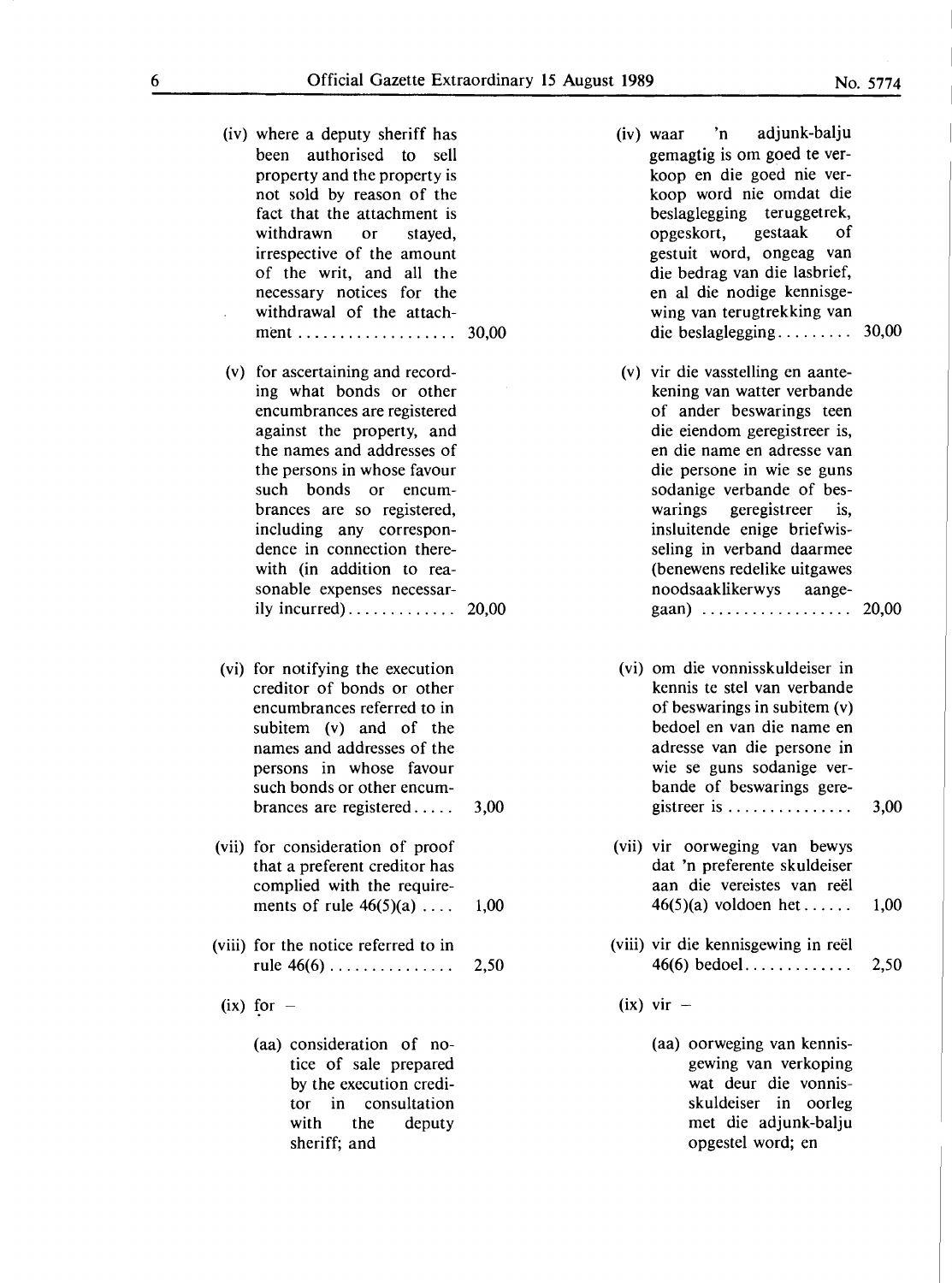- (bb) verifying that notice of sale has been published in the newspapers indicated and in the *Official Gazette;*  and
- (cc) forwarding a copy of the notice of sale to every judgement creditor who had caused the immovable property to be attached and to every mortgagee thereof whose address is known,

an inclusive fee for (aa), (bb) and (cc) .......................... 20,00

- (x) for affixing a copy of the notice of sale to the notice board of the magistrate's court referred to in rule  $46(7)$ (e) and at or as near as possible to the place where the sale is actually to take place, an inclusive fee of.. 7.50
- (xi) for considering the conditions of sale . . . . . . . . . . . . 20,00
- (xii) at the sale of immovable property by the deputy sheriff as auctioneer, 5 per cent of the proceeds of the sale payable by the purchaser up to a price of R15 000,00 and thereafter 2½ per cent, but up to a maximum fee of R5 000,00, and a minimum of. . . . . . . . . . . 50,00

(this includes attending to the payment of moneys received in respect of the purchase price into the deposit account of the magistrate of the district);

- (bb) die nagaan van aangeduide koerante en die *Offzsiele* . *Koerant* om seker te maak dat kennisgewing van verkoping geplaas is; en
- (cc) die stuur van 'n eksemplaar van die kennisgewing van verkoping aan elke vonnisskuldeiser wat op die onroerende goed beslag laat le het en aan elke verbandhouer daaroor wie se adres bekend is,

'n allesinsluitende geld vir (aa), (bb) en  $(cc)$ ............... 20,00

- (x) vir die aanbring van 'n eksemplaar van die kennisgewing van verkoping op die kennisgewingbord van die landdroshof in reel 46(7)(e) bedoel en op of so na as moontlik aan die plek ' waar die verkoping sal plaasvind, 'n omvattende geld van . . . . . . . . . . . . . . . . 7 ,50
- (xi) vir oorweging van die verkoopvoorwaardes ...... 20,00
- (xii) by die verkoop van onroerende goed deur die adjunkbalju as afslaer, 5 persent van die opbrengs van die verkoping betaalbaar deur die koper tot 'n prys van Rl5 000,00, en daarna 2½ persent, maar tot 'n maksimum geld van R5 000,00 en 'n minimum van R50,00

(dit sluit in opwagting om die gelde wat ten opsigte van die koopprys ontvang is, op die depositorekening van die landdros van die distrik in te betaal);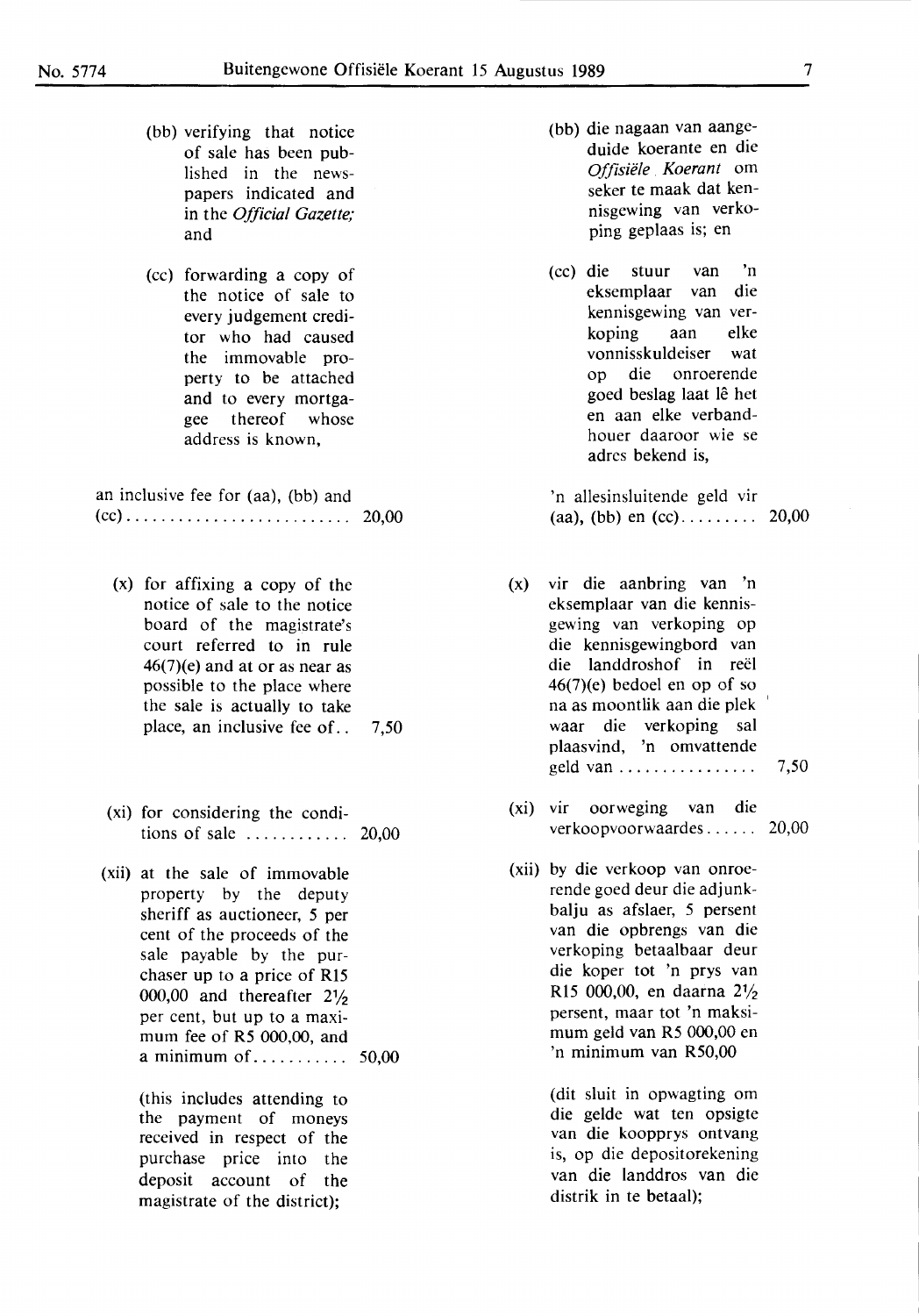(xiii) for any report referred to in rule 46(11) . . . . . . . . . . . . . . 10,00

- (xiv) for giving transfer to the purchaser . . . . . . . . . . . . . . . 5,00
- (xv) for preparing a plan of distribution of the proceeds (including the necessary copies) and forwarding a copy to the registrar......  $20,00$
- (xvi) for giving notice to all parties who have lodged writs and to the execution debtor that the plan will lie for inspection, for every notice 2,50
- (xvii) for request to the magistrate to pay out in accordance with the plan of distribution  $\ldots \ldots \ldots \ldots$  2,00
- (e) Writ of execution against movable property  $-$ 
	- (i) when a writ is paid on presentation, *5* per cent of the amount so paid, with a minimum fee of Rl5,00 and a maximum of R75,00;
	- (ii) for any abortive attempt at attachment, including one hour's search and enquiry. 10,00
	- (iii) **where a writ is withdrawn**  or stayed before any property is attached . . . . . . 4,00
	- (iv) for making an attachment, including one hour's search and enquiry . . . . . . . . . . . . . 30,00
	- (v) notice of attachement, if necessary, to a single person 2,50

(for identical notices, where notice is to be given to more

- $(xiii)$  vir 'n verslag in reël 46(11) bedoel . . . . . . . . . . . . . . . . . . 10,00
- (xiv) vir die gee van transport aan die koper  $\dots \dots \dots$  5,00
- (xv) vir die opstel van 'n distribusieplan van die opbrengs (insluitende die nodige afskrifte) en afsending van 'n afskrif aan die griffier....  $20,00$
- (xvi) vir kennisgewing aan alle partye wat lasbriewe ingedien het en aan die vonnisskuldenaar dat die distribusieplan ter insae sal lê, vir elke kennisgewing  $\dots \dots$  2,50
- (xvii) vir versoek aan die landdros om ooreenkomstig die distribusieplan uit te betaal . . 2,00
- (e) Lasbrief tot uitwinning teen roerende goed  $-$ 
	- (i) wanneer 'n lasbrief by aanbieding betaal word, *5* persent van die bedrag aldus betaal, met 'n minimum van Rl5,00 en 'n maksimum van R75,00;
	- (ii) vir 'n suksesvolle poging om beslag te lê, insluitende opsporing vir een uur en navraag. . . . . . . . . . . . . . . . . 10,00
	- (iii) waar 'n lasbrief teruggetrek, opgeskort, gestaak of gestuit word voordat daar op enige goed beslag gelê is 4,00
	- (iv) vir 'n beslaglegging, insluitende opsporing vir een uur en navraag . . . . . . . . . . . . . . 30,00
	- (v) kennisgewing van beslaglegging, indien nodig, aan een persoon . . . . . . . . . . . . . . . . 2,50

(vir identiese kennisgewings waar aan meer as een per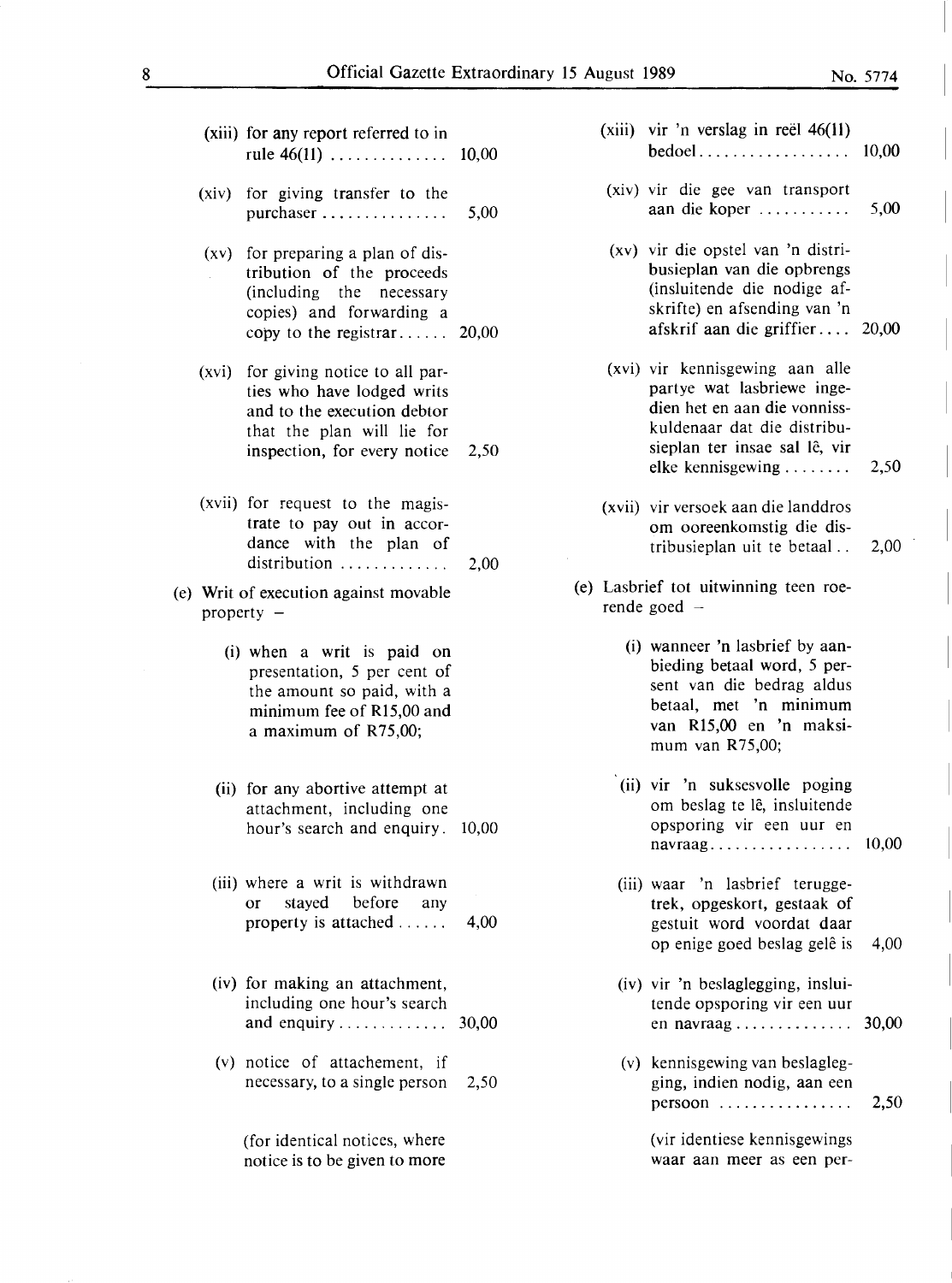than one person. for each notice after the first notice. Rl,50);

- (vi) where an attachment is withdrawn by the judgement creditor or is stayed before the sale. 2½ per cent of the value of the property attached or the amount of the writ, whichever is the lesser, but subject to a maximum fee of **Rl00,00;**
- (vii) where a writ is paid by the debtor to the deputy sheriff after attachment but before sale, *5* per cent on the amount so paid, with a minimum fee of **Rl5,00** and a maximum of Rl50,00;
- (viii) where moneys are taken in execution, 2½ per cent of the amount so taken, but subject to a maximum fee of R2 500,00;
	- (ix) for preparing advertisements of sale of goods attached . . . . . . . . . . . . . . . . 10,00
	- (x) for selling of goods attached (whether or not by an auctioneer), including distribution of the proceeds, on the first **Rl** 000,00 or part thereof, 10 per cent, and thereafter *5* per cent, subject to a maximum fee of R2 500,00;
- **(xi)** the deputy sheriff himself shall sell movable property in execution, but he shall engage the services of an auctioneer if directed thereto in writing by the judgement creditor,

soon kennis gegee moet word, vir elke kennisgewing na die eerste kennisgewing, Rl,50);

- (vi) waar 'n beslaglegging deur die vonnisskuldeiser teruggetrek word of opgeskort, gestaak of gestuit word voor die verkoping, 2½ persent van die waarde van die inbeslaggenome goed of die bedrag van die lasbrief, watter ook al die minste is, maar met 'n maksimum geld van **Rl00,00;**
- (vii) waar 'n lasbrief aan die adjunk-balju betaal word deur die skuldenaar ná beslaglegging, maar vóór die verkoping, *5* persent van die bedrag aldus betaal, met 'n minimum geld van **Rl5,00** en 'n maksimum van R150,00;
- (viii) waar beslag op geld gele word, 2½ persent van die betrokke bedrag, maar met 'n maksimum geld van R2 500,00;
	- (ix) vir opstel van advertensies van verkoping van inbeslaggenome goed............ 10,00
	- (x) vir verkoping van inbeslaggenome goed (hetsy deur 'n afslaer, al dan nie), insluitende verdeling van die opbrengs, vir die eerste RI 000,00 of deel daarvan, 10 persent, en daarna *5* persent, met 'n maksimum geld van R2 500,00;
	- (xi) die adjunk-balju moet roerende goed self uitwin, maar 'n afslaer aanstel indien skriftelik daartoe deur die vonnisskuldeiser versoek en mits die vonnisskuldeiser die addisionele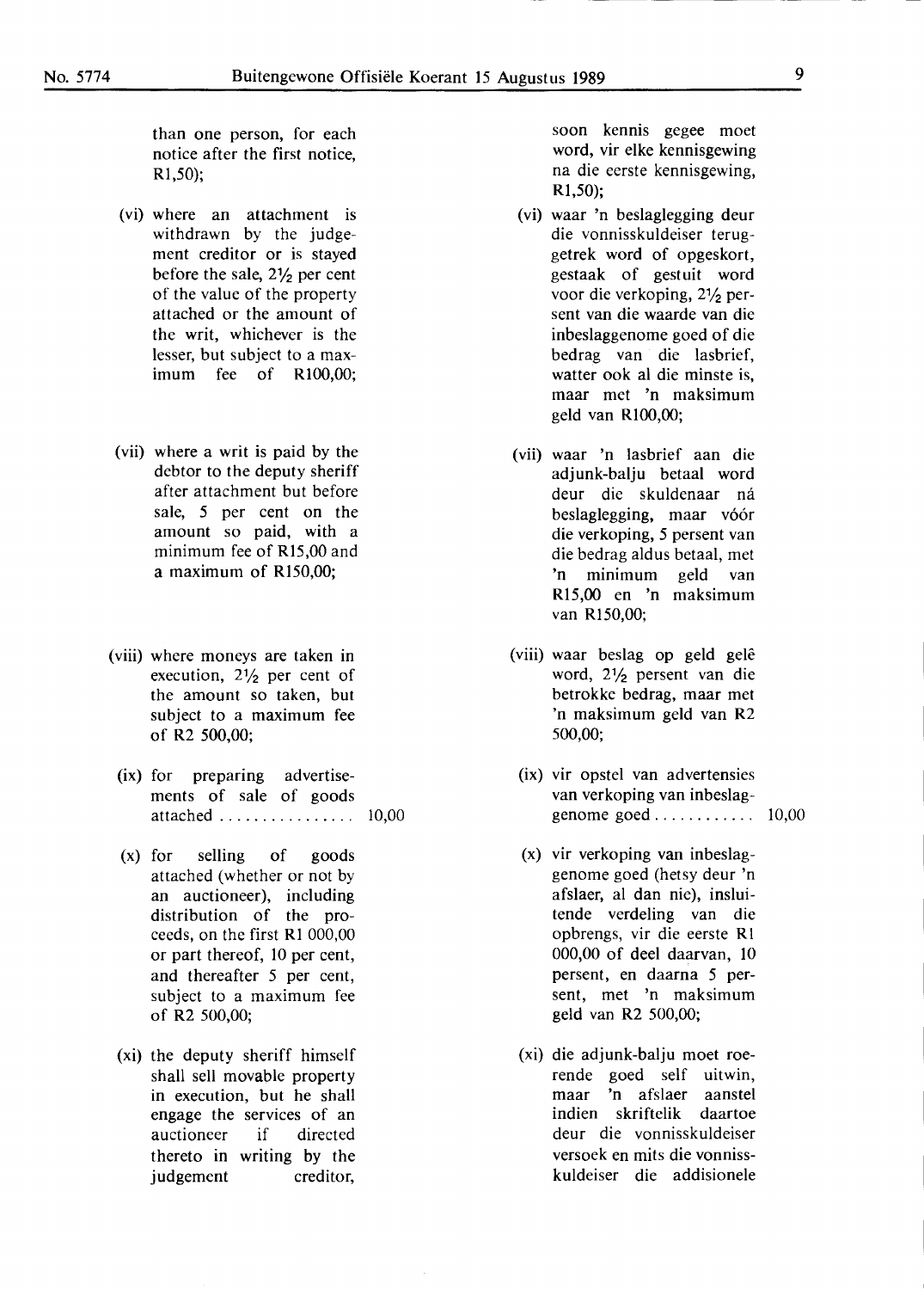provided the judgement creditor pays the additional<br>commission. if any: commission, if

- (xii) commission shall not be chargeable against a judgement debtor on the value of movable property attached and subsequently claimed by , a third person and released in consequence of such claim, unless such property has been attached at the express written request of the judgement creditor in which event the judgement creditor shall be liable to the deputy sheriff for the commission;
- (xiii) for the insurance of movable property attached when it is considered necessary and when the deputy sheriff is directed thereto in writing by the judgement creditor, in addition to the premium paid, an inclusive fee of . . 5,00
- (f) For custody of property (money  $excluded) -$ 
	- (i) for an officer necessarily left in possesion, a reasonable inclusive fee per day not exceeding . . . . . . . . . . . . . . . . . 25,00 (for an additional officer, where necessary, limited to one, per day, a fee not exceeding Rl5,00).

**NOTE:** "Custody" means the continuous and necessary presence of the premises for the period in respect of which custody is charged of a person employed and paid by the deputy sheriff for the sole purpose of retaining possession);

kommissie, as daar is, betaal;

- (xii) kommissie is nie op 'n vonnisskuldenaar verhaalbaar op die waarde van inbeslaggenome roerende goed wat daarna deur 'n derde opgeeis en gevolglik vrygegee is nie, tensy die goed in beslag geneem is op die uitdruklike skriftelike versoek van die vonnisskuldeiser, in welke geval die vonnisskul- . deiser teenoor die adjunkbalju aanspreeklik is vir die kommissie;
- (xiii) vir die versekering van inbeslaggenome roerende goed wanneer dit nodig geag word en in skriftelike opdrag van die vonnisskuldeiser aan die adjunk-balju, benewens die premie wat betaal word, 'n allesinsluitende bedrag van ..... 5,00
- (f) Vir bewaring van goed (geld uit $gesluit) -$ 
	- (i) vir 'n beampte wat noodsaaklikerwys in besit gelaat is, 'n redelike allesinsluitende bedrag per dag van hoogstens 25,00 (vir 'n addisionele beampte waar nodig, beperk tot een, per dag, hoogstens Rl5,00)

**LET WEL:** "Bewaring" beteken die voortdurende en noodsaaklike teenwoordigheid op die perseel vir die tydperk waarvoor bewaring bereken word, van iemand in diens van en betaal deur die adjunk-balju vir die uitsluitende doel om besit te behou;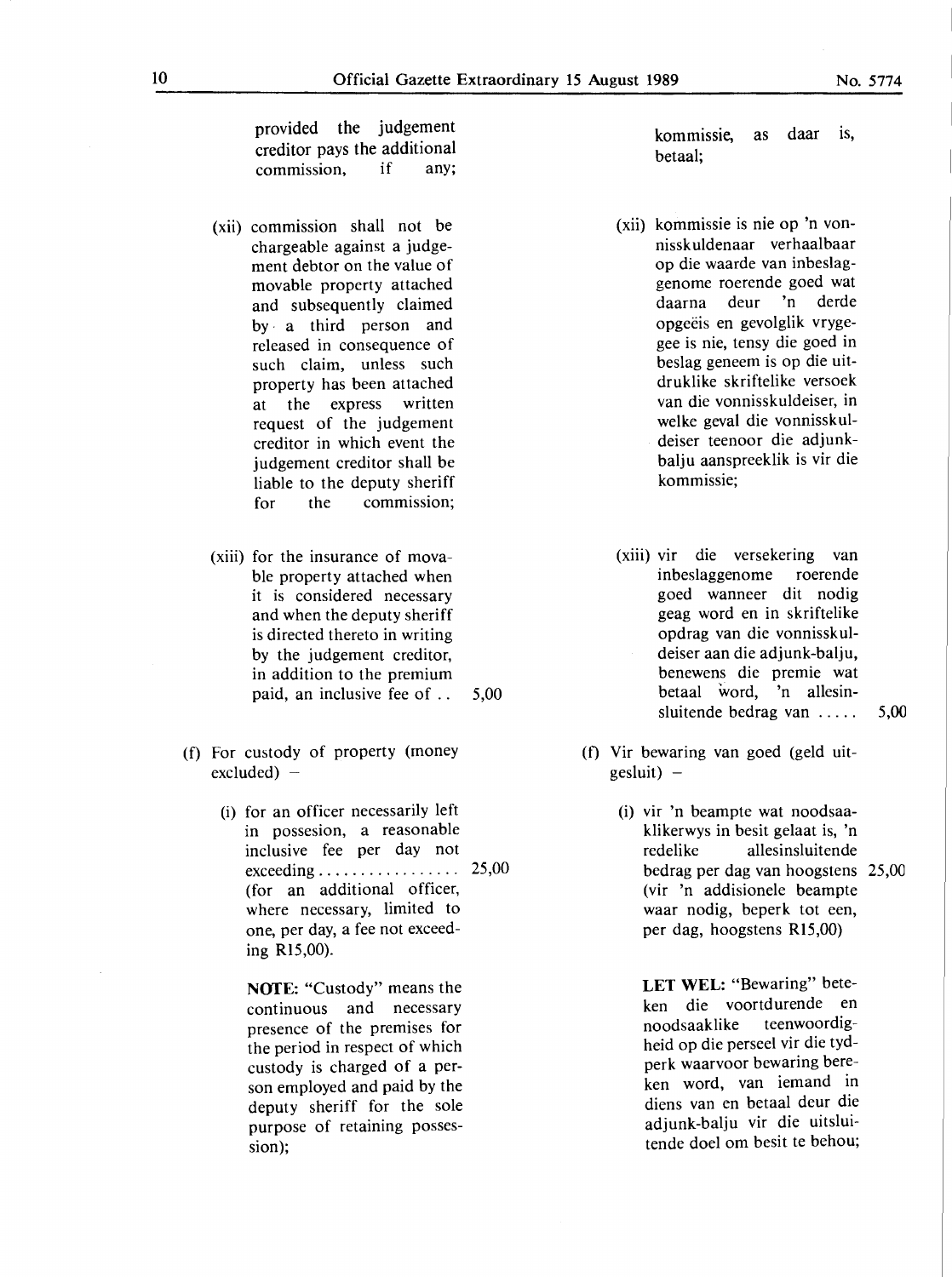- (ii) for removal and storage, the reasonable and necessary expenses involved and, if an animal is to be stabled or fed, the reasonable charges involved;
- (iii) for tending livestock, the necessary expenses involved;
- (iv) where no officer is left in possession and no security bond has been given, but movable property attached remains under the supervision of the deputy sheriff, per day  $\dots$  . 0,50
- 6. (a) For making an inventory, including all necessary copies and time spent in stock-taking, per hour . . 20,00
	- (b) For assistance, where necessary, in taking inventory, a reasonable and inclusive fee per day, not exceeding...... . . . . . . . . . . . . . . . 25,00
- 7. (a) For making return of service or execution, including drawing and typing original for court, limited to one person upon each original process; and
	- (b) copy thereof for party desiring service or execution  $\ldots$  . . . . . . . . . . . 6,00
- 8. Drawing and completing bail bond, deed of suretyship or indemnity bond 5,00
- 9. Copies of process and orders necessarily made, per folio . . . . . . . . . . . . . . . . 1,00
- 10. Copying of summonses, orders, subpoenas, writs, etcetera, received by telegram, Rl,00 per folio of 100 words, with a minimum of R2,00.
- (ii) vir vervoer en opberging, die redelike en noodsaaklike uitgawes daaraan verbonde en, as 'n dier op stal geplaas of gevoer moet word, die rede**like** uitgawes daaraan verbonde;
- (iii) vir die oppas van lewende hawe, die nodige uitgawes daaraan verbonde;
- (iv) waar geen beampte in besit gelaat word en geen akte van sekerheidstelling gegee is nie, maar die inbeslaggenome roerende goed onder toesig van die adjunk-balju bly, per dag 0,50
- 6. (a) Vir die opstel van 'n inventaris, insluitende die maak van alle nodige afskrifte en tyd bestee aan voorraadopname, per uur  $\dots$  20,00
	- (b) Vir bystand, waar nodig, by die opstel van 'n inventaris, 'n redelike allesinsluitende bedrag per dag van hoogstens. . . . . . . . . . . . . . . . . 25,00
- 7. (a) Vir opstel van relaas van betekening of tenuitvoerlegging, insluitende opstel en tik van oorspronklike vir die hof, beperk tot een persoon op elke oorspronklike prosesstuk; en
	- (b) afskrif daarvan vir die party wat betekening of tenuitvoerlegging verlang. . . . . . . . . . . . . . . . . . . . . . . 6,00
- 8. Opstel en voltooing van 'n akte van borgstelling, sekerheidstelling of . " vrywanng. . . . . . . . . . . . . . . . . . . . . . . . 5,00
- 9. Afskrifte van prosesstukke en bevele noodsaaklikerwys gemaak, per folio. 1,00
- 10. Kopiering van dagvaardings, bevele, getuiedagvaardings, lasbriewe, ensovoorts, telegrafies ontvang, Rl,00 per folio van 100 woorde, met 'n minimum van R2,00.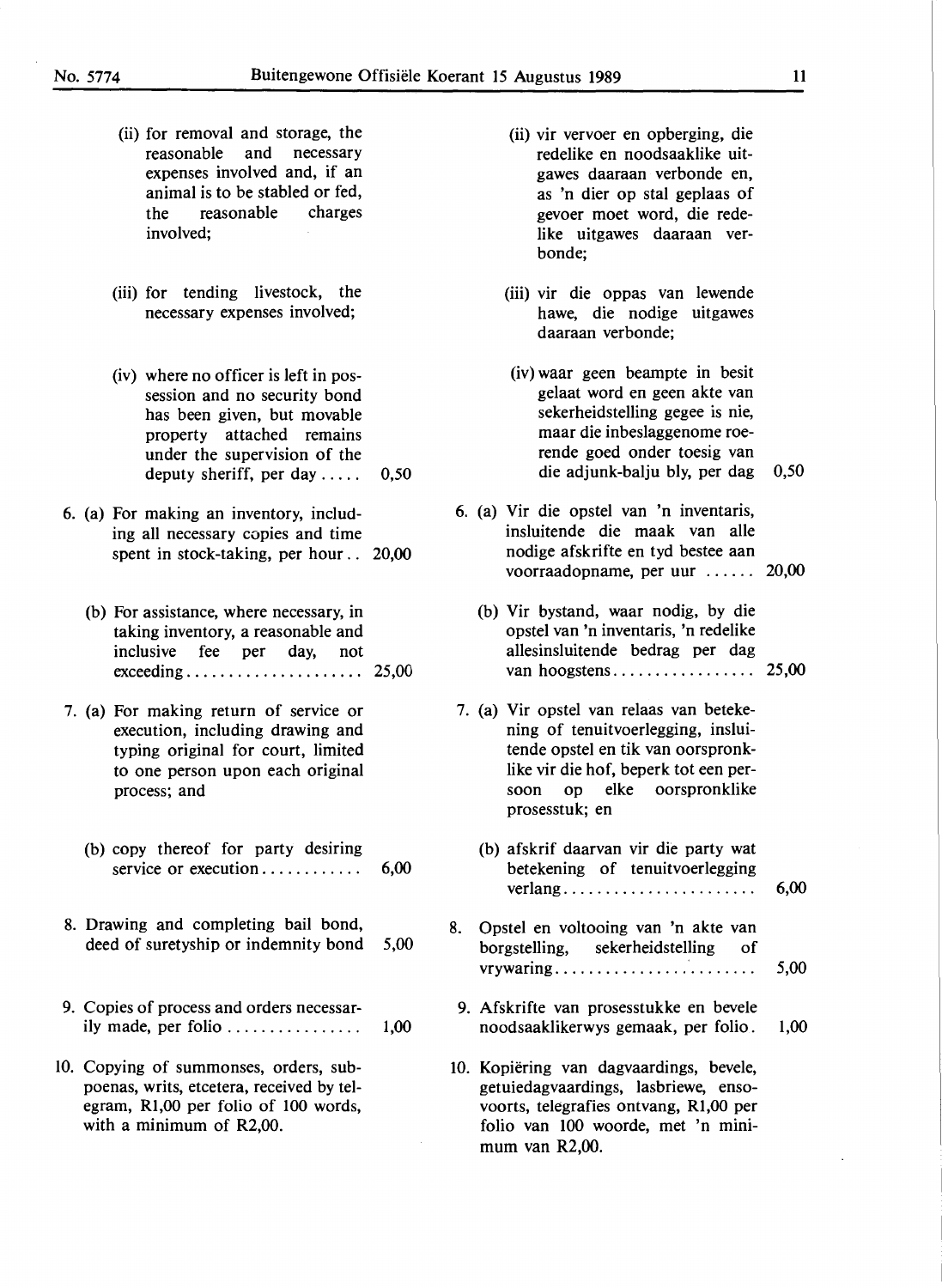11. Taking statement from accused who is not represented and who desires witnesses to be subpoenaed at the expense of the State, as to his means, the names and· addresses of the witnesses and what they can say in his defence, in order to enable the registrar or the clerk of the court on circuit to decide whether the witnesses should be subpoenaed  $\dots \dots \dots \dots \dots \dots \dots$  5,00

**NOTE:** This information is to be obtained at the time of serving the notice of trial and indictment and conveyed to the registrar of clerk of the court in the same letter under cover of which the documents are returned.

- 12. Attending any criminal session of a superior court or any circuit court, per hour Rl5,00, with a maximum per day **R50,00.**
- 13. In cases where the death sentence is imposed -
	- (a) where the prisoner is executed, arranging for and attending capital punishment, an inclusive fee of 150,00
	- (b) where the prisoner is not executed, an inclusive fee of  $\dots \dots \dots \dots$  75,00

**NOTE:** This fee in both cases includes identifying the prisoner on arrival, subsequent attendances at the prison at the request of the prisoner or the authorities, taking statements from the prisoner if requested to do so, and transport.

- 14. Each necessary letter, excluding formal letters, accompanying process or returns . . . . . . . . . . . . . . . . . . . . . . . . . . 3,00
- 15. Each necessary attendance by telephone (in addition to prescribed trunk charges) ......................... 2,50".

11. Afneem van 'n verklaring van 'n beskuldigde wat nie verteenwoordig is nie en wat verlang dat getuies op koste van die Staat gedagvaar moet word, betreffende sy middele, die name en adresse van die getuies en wat hulle ter verdediging van hom kan sê, ten einde die griffier of die klerk van die hof op rondgang in staat te stel om te oordeel of die getuies gedagvaar moet word . 5,00

LET WEL: Hierdie inligting moet verkry word wanneer die kennisgewing van verhoor en akte van beskuldiging beteken word en aan die griffier of die. klerk van die hof oorgedra word in dieselfde brief onder dekking waarvan die dokumente teruggestuur word.

- 12. Bywoning van strafsitting van 'n hoer hof of 'n rondgaande hof, per uur R15,00, met 'n maksimum per dag van **R50,00.**
- 13. Waar die doodvonnis opgelê word  $-$ 
	- (a) indien die gevangene tereggestel word - reëlings vir teregstelling en bywoning daarvan, 'n allesinsluitende bedrag van .............. 150,00
- (b) indien die gevangene nie tereggestel word nie, 'n allesinsluitende bedrag van ............................. 75,00

**LET WEL:** In beide gevalle dek die bedrag die uitkenning van die gevangene by aankoms, daaropvolgende besoeke by die gevangenis op versoek van die gevangene of die owerheid, die neem van verklarings van die gevangene, indien daartoe versoek, en vervoer.

- 14. Elke nodige brief, behalwe formele briewe, wat prosesstukke of relase vergesel.......................... 3,00
- 15. Maak of beantwoording van elke nodige telefoonoproep (benewens voorgeskrewe hooflyngelde) ........ 2.50".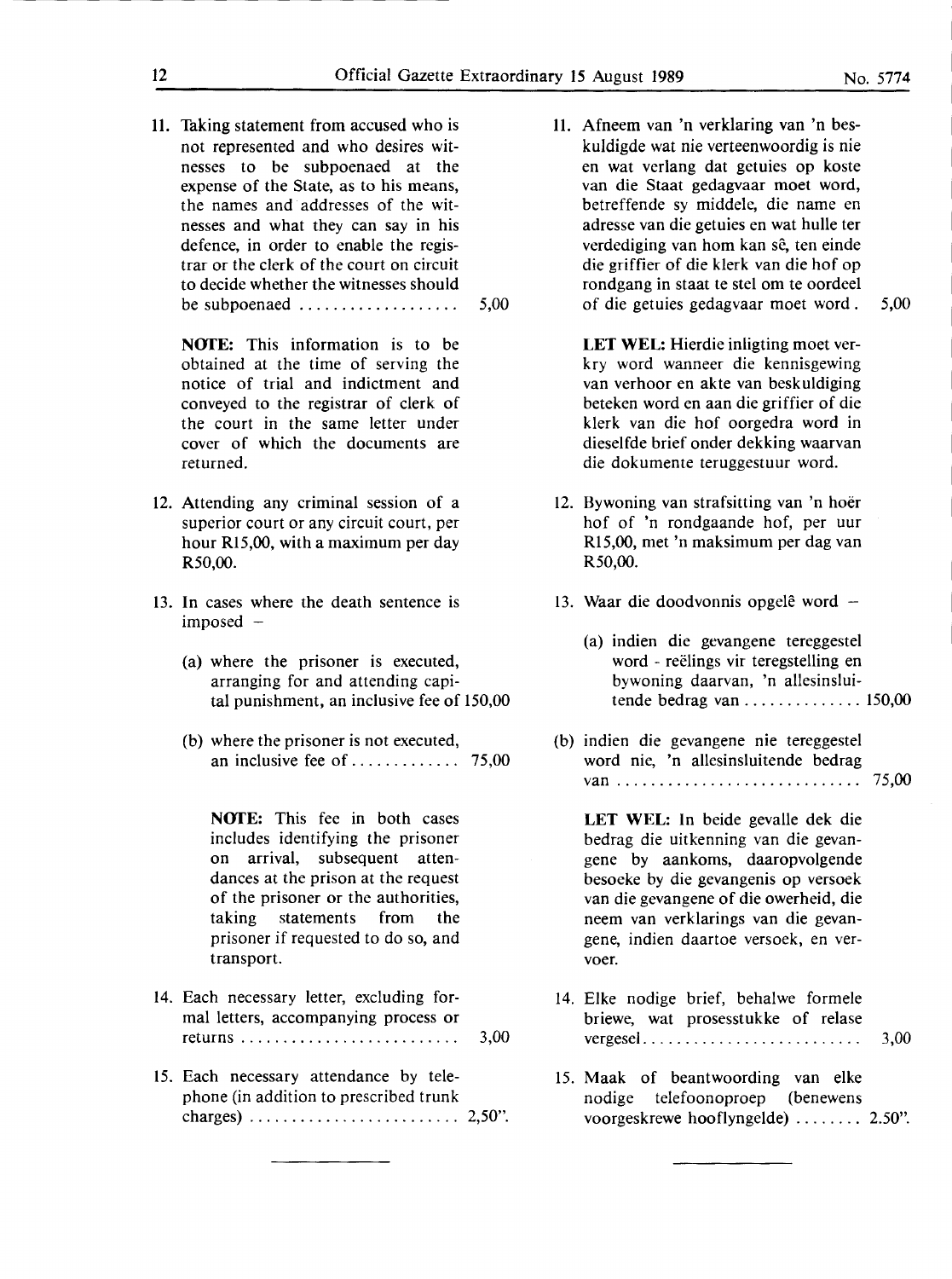No. AG. 58 1989

## MAGISTRATES' COURTS: AMENDMENT OF THE RULES OF COURT

The Administrator-General has under subsection (5) of section 25 of the Magistrates' Courts Act, 1944 (Act 32 of 1944), confirmed the amendment made by the Rules Board under subsection (3) of the said section 25 to the Rules of Court promulgated under Government Notice R. 1108 of 1968 and which is set out in the Schedule. The said amendment shall come into operation on 15 September' 1989.

#### **SCHEDULE**

Annexure 2 to the Rules of Court is hereby amended by the substitution for Table C of the following table:

#### "TABLE C

## **GENERAL PROVISIONS AND TARIFF OF**  FEES (MESSENGERS OF THE COURT)

#### PART I

## MESSENGERS WHO ARE OFFICERS OF THE PUBLIC SERVICE

- 1. For each service or execution or attempted service or execution of any process of document: R7.
- 2. The service of a notice referred to in rule 54(1) simultaneously with the summons shall not be regarded as a separate service.

## **PART** II

## **MESSENGERS WHO ARE NOT OFFICERS OF THE PUBLIC SERVICE**

1. (a) For the service of a summons, subpoena, notice, order or other document not

#### DEPARTEMENT VAN JUSTISIE

No. AG. 58 1989

## **LANDDROSHOWE: WYSIGING VAN REELS VAN DIE HOF**

Die Administrateur-generaal bet kragtens subartikel (5) van artikel 25 van die Wet op Landdroshowe, 1944 (Wet 32 van 1944), die wysiging van die Reëls van die Hof afgekondig by Goewermentskennisgewing R. 1108 van 1968 wat deur die Reglementsraad kragtens subartikel (3) van genoemde artikel 25 aangebring is en wat in die Bylae uiteengesit word, bekragtig. Die genoemde wysiging tree op 15 September 1989 in werking.

#### BYLAE

Bylae 2 van die Reels van die Hof word hierby gewysig deur Tabel C deur die volgende tabel te vervang:

#### "TABEL C

#### **ALGEMENE BEPALINGS EN TARIEF VAN**  GELDE (GEREGSBODES)

#### DEEL I

GEREGSBODES WAT AMPTENARE VAN DIE STAATSDIENS IS

- 1. Vir elke betekening of tenuitvoerlegging of gepoogde betekening of tenuitvoerlegging van enige prosesstuk of dokument: R7.
- 2. Betekening van 'n kennisgewing in reel 54(1) bedoel, gelyktydig met die dagvaarding word nie 'n af sonderlike betekening geag nie.

#### DEEL II

## **GEREGSBODES WAT NIE AMPTENARE VAN DIE STAATSDIENS IS NIE**

1. (a) Vir die betekening van 'n dagvaarding, getuiedagvaarding, kennisgewing, bevel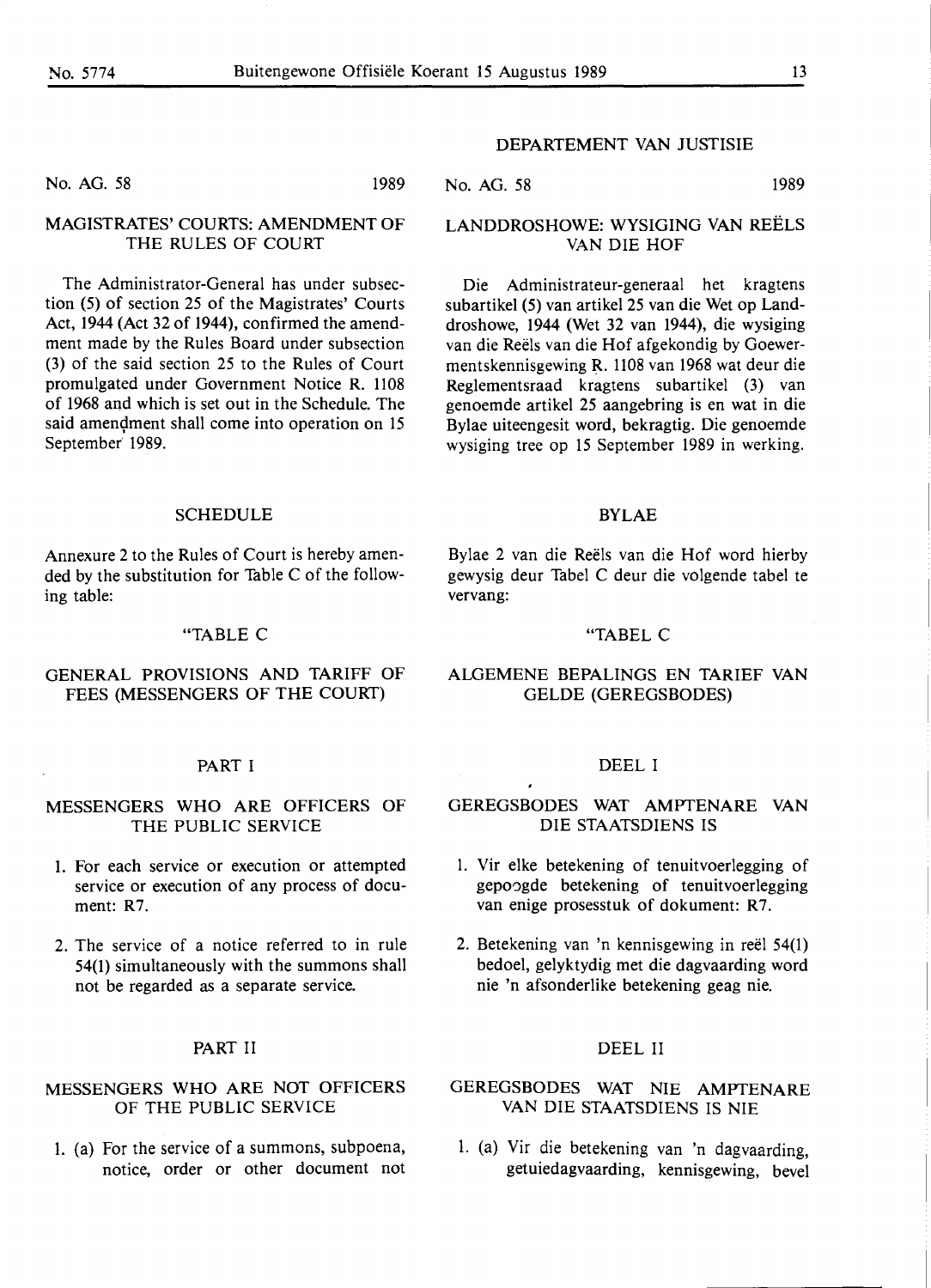being a document mentioned in item 2, including the registration of such documents on receipt thereof for service and bank commission paid by the messenger, the journey to and from the place of service of any of the above-mentioned documents and a return or notification in terms of rule 8(4) to a party who has sued out process -

- (i) within a distance of 6 kilometres from the court-house of the district for which the messenger is appointed: R7,50;
- (ii) within a distance of 12 kilometres but further than 6 kilometres from the court-house of the district for which the messenger is appointed: R9;
- (iii) within a distance of 20 kilometres but further than 12 kilometres from the court-house of the district for which the messenger is appointed: Rll.
- (b) For the attempted service of the documents mentioned in paragraph (a), including the registration of such documents on receipt thereof for service, the journey to and from the place of attempted service of any of the above-mentioned documents and a return of notification in terms of rule 8(4) to a party who has sued out process -
	- (i) within a distance of 6 kilometres from the court-house of the district for which the messenger is appointed: **R6;**
	- (ii) within a distance of 12 kilometres **but further than 6 kilometres from**  the court-house of the district for which the messenger is appointed: **R7,50;**
	- (iii) within a distance of 20 kilometres but further than 12 kilometres from

of ander dokument wat nie 'n dokument is wat in item 2 vermeld word nie, met **inbegrip van die registrasie van sodanige dokumente by ontvangs daarvan vir bete**kening en bankkommissie deur die geregsbode betaal, die heenreis na en **terugreis van die plek van betekening van**  die dokumente hierbo bedoel en 'n relaas of kennisgewing ingevolge reel 8(4) aan 'n party wat 'n prosesstuk uitgeneem het  $-$ 

- (i) binne 'n afstand van 6 kilometer vanaf die hofgebou van die distrik waarvoor die geregsbode aangestel is: R7,50;
- (ii) binne 'n afstand van 12 kilometer maar verder as 6 kilometer vanaf die **hofgebou van die distrik waarvoor**  die geregsbode aangestel is: **R9;**
- (iii) binne 'n af stand van 20 kilometer maar verder as 12 kilometer vanaf die hofgebou van die distrik waarvoor die geregsbode aangestel is: Rll.
- **(b) Vir die gepoogde betekening van die**  dokumente in paragraaf (a) bedoel, met inbegrip van die registrasie van sodanige **dokumente by ontvangs daarvan vir bete**kening, die heenreis na en terugreis van die plek van gepoogde betekening van die dokumente hierbo bedoel en 'n telaas of kennisgewing ingevolge reel **8(4)** aan 'n party wat 'n prosesstuk uitgeneem het  $-$ 
	- (i) binne 'n af stand van 6 kilometer vanaf die hofgebou van die distrik waarvoor die geregsbode aangestel is: R6;
	- (ii) binne 'n afstand van 12 kilometer maar verder as 6 kilometer vanaf die hofgebou van die distrik waarvoor die geregsbode aangestel is: R7,50;
	- (iii) binne 'n afstand van 20 kilometer maar verder as 12 kilometer vanaf

J

 $\overline{\phantom{a}}$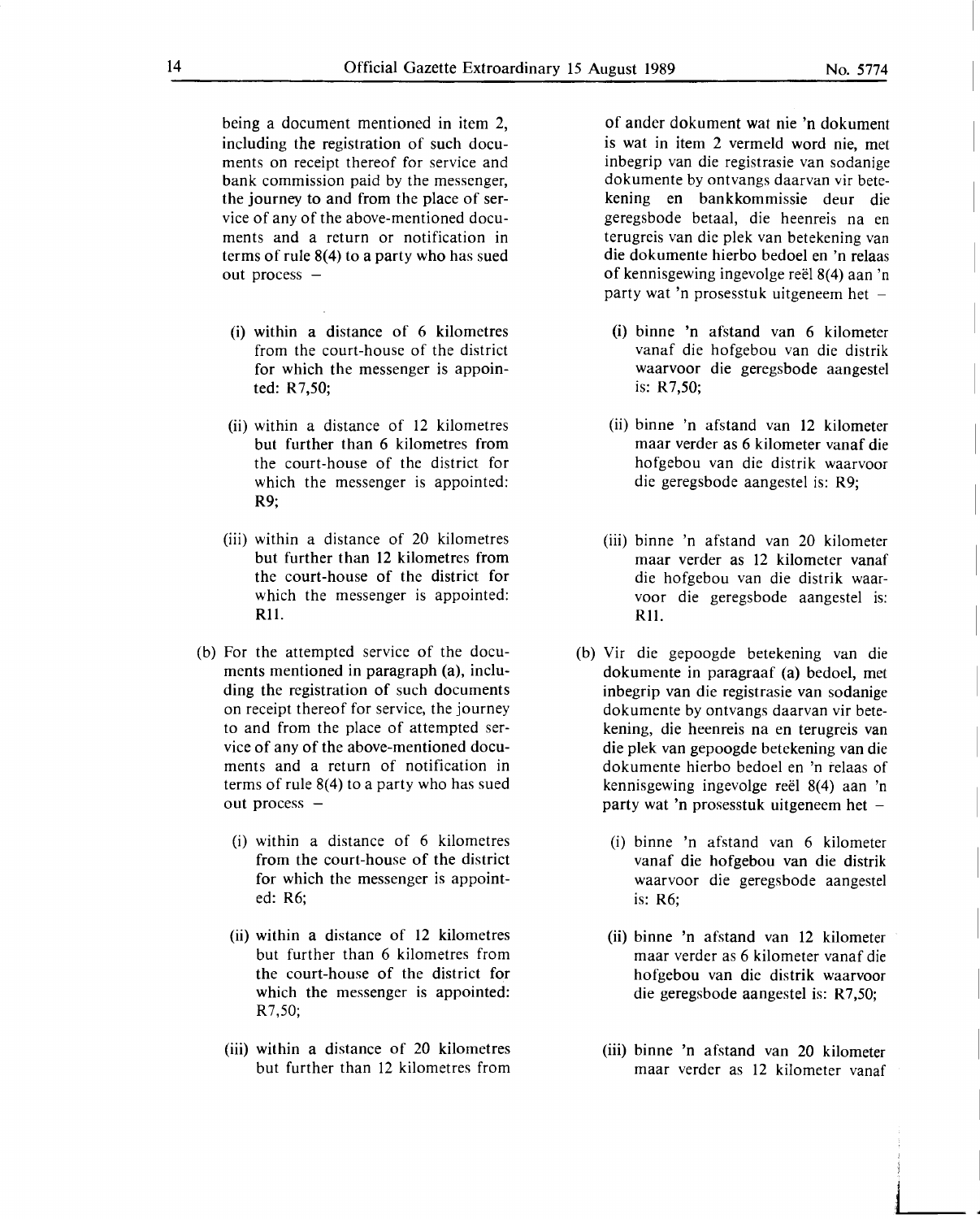the court-house of the district for which the messenger is appointed: **R9.** 

- (c) The service of a notice referred to in rule 54(1) simultaneously with the summons shall not be regarded as a separate service.
- 2. (a) For the execution of a warrant, interdict or garnishee order, including the registration of such documents on receipt thereof for execution and bank commission paid by the messenger, the journey to and from the place of execution of the abovementioned documents and a return or notification in terms of rule 8(4) to a party who has sued out process -
	- (i) within a distance of 6 kilometres from the court-house of the district for which the messenger is appointed: RIO;
	- (ii) within a distance of 12 kilometres but further than 6 kilometres from the court-house of the district for which the messenger is appointed: R12,50;
	- (iii) within a distance of 20 kilometres but further than 12 kilometres from the court-house of the district for which the messenger is appointed: **R15.**
	- (b) For the attempted execution of the documents mentioned in paragraph (a), including the registration of such documents on receipt thereof for execution, the journey to and from the place of attempted execution of the above-mentioned documents and a return or notification in terms of rule 8(4) to a party who has sued out process -
		- (i) within a distance of 6 kilometres from the court-house of the district for which the messenger is appointed: R8,50;

die hof gebou van die distrik waarvoor die geregsbode aangestel is: **R9.** 

- (c) Die betekening van 'n kennisgewing in reël 54(1) genoem, gelyktydig met die dagvaarding, word nie 'n afsonderlike betekening geag nie.
- 2. (a) Vir die tenuitvoerlegging van 'n lasbrief, interdik of skuldbeslagbevel, met inbegrip van registrasie van sodanige dokumente by ontvangs daarvan vir tenuitvoerlegging en bankkommissie deur die geregsbode betaal, die heenreis na en terugreis van die plek van tenuitvoerlegging van die dokumente hierbo bedoel en 'n relaas of kennisgewing ingevolge reel 8(4) aan 'n party wat 'n prosesstuk uitgeneem het  $-$ 
	- (i) binne 'n afstand van 6 kilometer vanaf die hofgebou van die distrik waarvoor die geregsbode aangestel is: RIO;
	- (ii) binne 'n afstand van 12 kilometer maar verder as 6 kilometer vanaf die hof gebou van die distrik waarvoor die geregsbode aangestel is: R12,50;
	- (iii) binne 'n afstand vn 20 kilometer maar verder as 12 kilometer vanaf die hof gebou van die distrik waarvoor die geregsbode aangestel is: **Rl5.**
	- (b) Vir die gepoogde tenuitvoerlegging van die dokumente in paragraaf (a) bedoel, met inbegrip van registrasie van sodanige dokumente by ontvangs daarvan vir tenuitvoerlegging, die heenreis na en terugreis van die plek van gepoogde tenuitvoerlegging van die dokumente hierbo bedoel en 'n relaas of kennisgewing ingevolge reël 8(4) aan 'n party wat 'n prosesstuk uitgeneem het  $-$ 
		- (i) binne 'n afstand van 6 kilometer vanaf die hofgebou van die distrik waarvoor die geregsbode aangestel is: R8,50;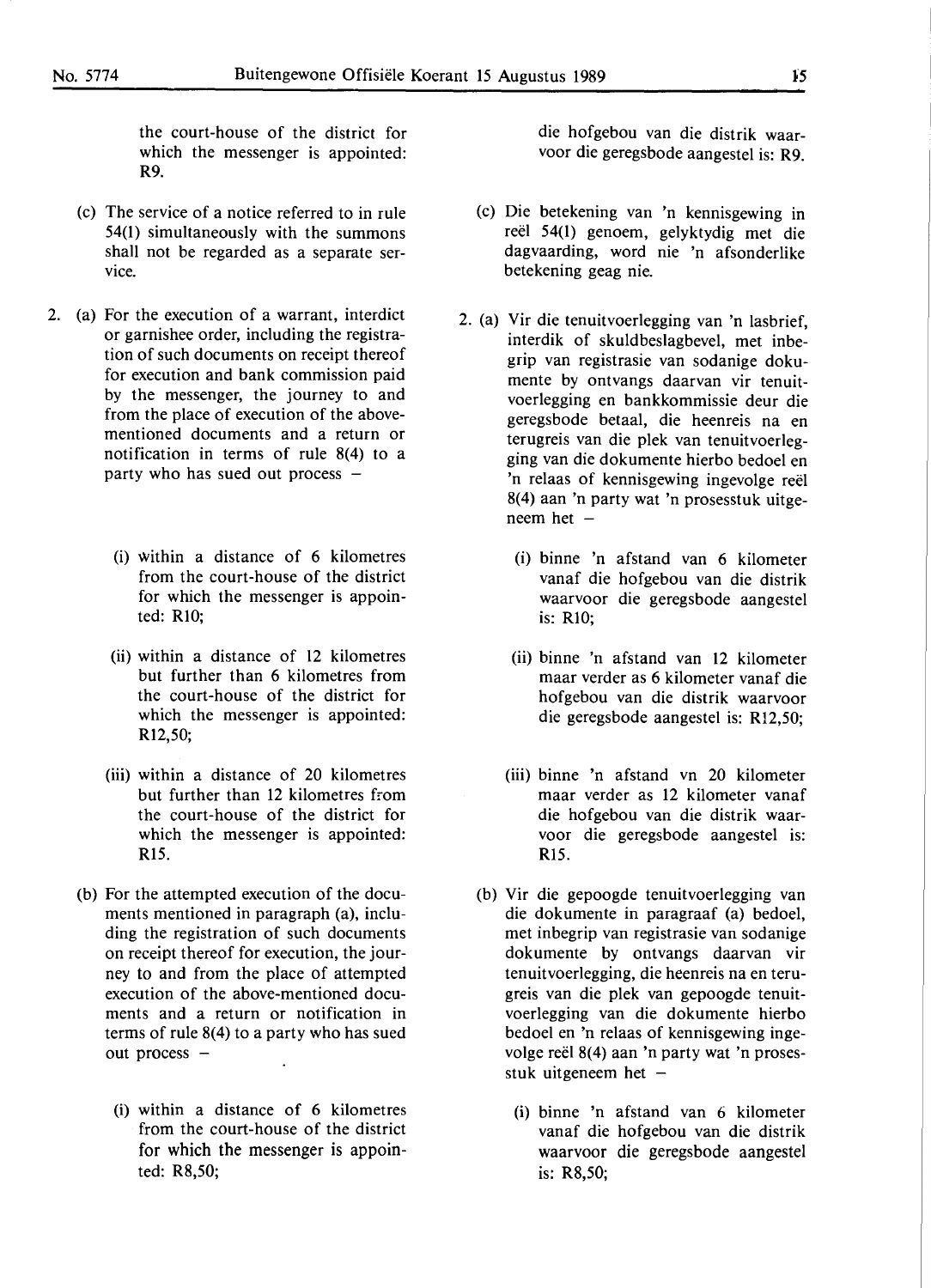- (ii) within a distance of 12 kilometres but further than 6 kilometres from the court-house of the district for which the messenger is appointed: RlO,S0;
- (iii) within an distance of 20 kilometres but further than 12 kilometres from the court-house of the district for which the messenger is appointed: R<sub>12</sub>.
- (c) Where the process is one of ejectment, a further fee of RS shall be paid after execution for each person, over and above the person named or referred to in the process of ejectment, in fact ejected from separate premises.
- (d) Where service on any person other than the judgement debtor, respondent or garnishee is necessary in order to complete the execution, the fee laid down in item l(a) may be charged in respect of each such service.
- (e) If the process is an order for attachment to found or confirm jurisdiction issued under section *30bis* of the Act, the messenger shall be entitled to a further amount of RIS per hour, or part thereof, spent in executing the order.
- 3. If it is necessary for the messenger to travel further than 20 kilometres from the courthouse of the district for which he is appointed, a travelling allowance of S0c per kilometre for each kilometre or part thereof travelled further than the aforesaid distance to and from the place of service or execution shall be allowed in addition to the fees mentioned in item 1(a)(iii), 1(b)(iii), 2(a)(iii) or 2(b)(iii), as the case may be.
- 4. (a) In respect of the discharge of any official duty other than those mentioned in items 1 and 2, a travelling allowance of S0c per kilometre for every kilometre, or part thereof, shall be payable to the messenger for the forward and return journey, and it
- (ii) binne 'n afstand van 12 kilometer maar verder as 6 kilometer vanaf die hof gebou van die distrik waarvoor die geregsbode aangestel is: RI0,50;
- (iii) binne 'n afstand van 20 kilometer maar verder as 12 kilometer vanaf die hofgebou van die distrik waarvoor die geregsbode aangestel is: Rl2.
- (c) Waar die prosesstuk een vir uitsetting is, moet 'n verdere bedrag van R5 ná die tenuitvoerlegging betaal word vir elke pesoon, bo en behalwe die een wat in die prosesstuk vir uitsetting genoem word of bedoel word, wat werklik uit 'n afsonderlike perseel uitgesit is.
- (d) Waar dit nodig is dat betekening aan iemand anders as die vonnisskuldenaar, respondent of beslagskuldenaar geskied ten einde tenuitvoerlegging te voltooi, kan die gelde gemeld in item l(a) gevorder word vir elke sodanige betekening.
- (e) As die prosesstuk 'n bevel vir inhegtenisneming of beslaglegging om jurisdiksie te vestig of bevestig, uitgereik kragtens artikel *30bis* van die Wet is, is die geregsbode geregtig op 'n verdere bedrag van R15 per uur of gedeelte daarvan, bestee vir die tenuitvoerlegging van die bevel.
- 3. Indien dit vir 'n geregsbode nodig is om verder as 20 kilometer te reis vanaf die hofgebou van die distrik waarvoor hy aangestel is, word, benewens die gelde in item l(a)(iii),  $l(b)$ (iii),  $2(a)$ (iii) of  $2(b)$ (iii), na gelang van die geval vermeld, reisgeld van S0c per kilometer vir elke kilometer of gedeelte daarvan wat verder as die voormelde af stand na en van die plek van betekening of tenuitvoerlegging gereis word, toegelaat.
- 4. (a) As enige ander ampsplig as die in items I en 2 bedoel, vervul moet word, is reisgeld van S0c per kilometer vir elke kilometer, of gedeelte daarvan, aan die geregsbode betaalbaar vir die been- en terugreis, en word dit bereken vanaf die hofgebou van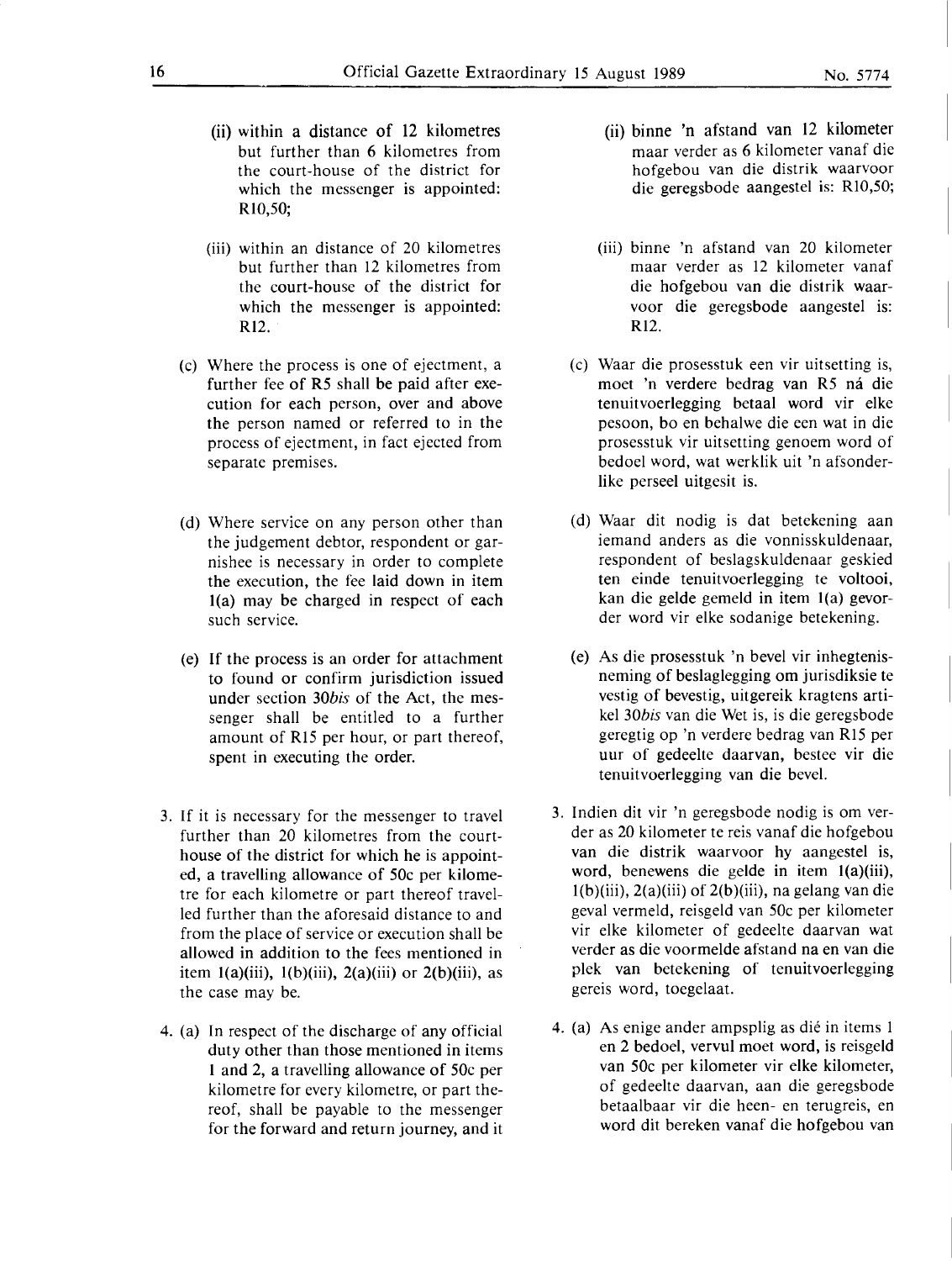shall be calculated from the court-house of the district for which the messenger is appointed.

- (b) A travelling allowance shall include all the expenses incurred in travelling, including train fares.
- . (c) A travelling allowance shall be calculated in respect of each separate service, except that  $-$ 
	- (i) where more services than one can be done on the same journey beyond a radius of 20 kilometres from the court-house, the distance from the radius of 20 kilometres to the first place of service shall be taken into account only once, and shall be apportioned equally to the respective services, and the distance from the first place of service to the remaining places of service shall similarly be apportioned equally to the remaining services; and
	- (ii) where service of the same process has to be effected on more than one person by a messenger within the area served by him, only one charge for travelling shall be allowed.
- (d) When it is necessary for the messenger to convey any person under arrest for any distance of more than 10 kilometres, an allowance of 50c per kilometre in respect of that portion of his journey for which he was necessarily accompanied by such person shall be allowed.
- (e) The drawing up and handing over of a warrant of liberation or certificate of liberation to the officer-in-charge of a prison: **RlO. A** travelling allowance at the tariff mentioned in paragraph (a) shall be payable for the execution of this duty.
- *5.* (a) Making an inventory, including the making of all necessary copies and time spent on stock-taking: R5 for the first 30 minutes and thereafter Rl5 per hour or part thereof.

die distrik waarvoor die geregsbode aangestel is.

- (b) Reistoelae om vat alle uitgawes wat in verb and met die reis aangegaan is, met inbegrip van treingeld.
- (c) Reistoelae word bereken met betrekking tot elke afsonderlike betekening, behalwe  $dat -$ 
	- (i) waar meer as een betekening gedoen kan word op dieselfde rit buite 'n straal van 20 kilometer van die hofgebou af, die afstand van die straal van 20 kilometer na die eerste plek van betekening slegs een maal in rekening gebring word en gelykop verdeel word tussen die onderskeie betekenings, en die afstand van die eerste plek van betekening na die ander plekke van betekening eweneens gelykop verdeel word tussen die ander betekenings; en
	- (ii) waar dieselfde prosesstuk aan meer as een persoon deur 'n geregsbode binne die gebied deur hom bedien, beteken moet word, reiskoste slegs een maal in rekening gebring word.
- (d) Wanneer dit vir die geregsbode nodig is om iemand onder arres oor enige afstand van meer as 10 kilometer te vervoer, word 'n fooi van 50c per kilometer ten opsigte van daardie gedeelte van sy reis waarop hy noodsaaklikerwys deur sodanige persoon vergesel is, toegelaat.
- (e) Vir die opstel en oorhandiging van 'n lasbrief vir invryheidstelling·of 'n invryheidstellingsertifikaat aan die hoof van 'n gevangenis: RIO. 'n Reistoelae teen die tarief in paragraaf (a) vermeld, is vir die uitvoering van hierdie plig betaalbaar.
- *5.* (a) Vir die opstel van 'n inventaris, insluitende die maak van alle nodige afskrifte en tyd bestee aan voorraadopname: R5 vir die eerste 30 minute en daarna Rl5 per uur of 'n gedeelte daarvan.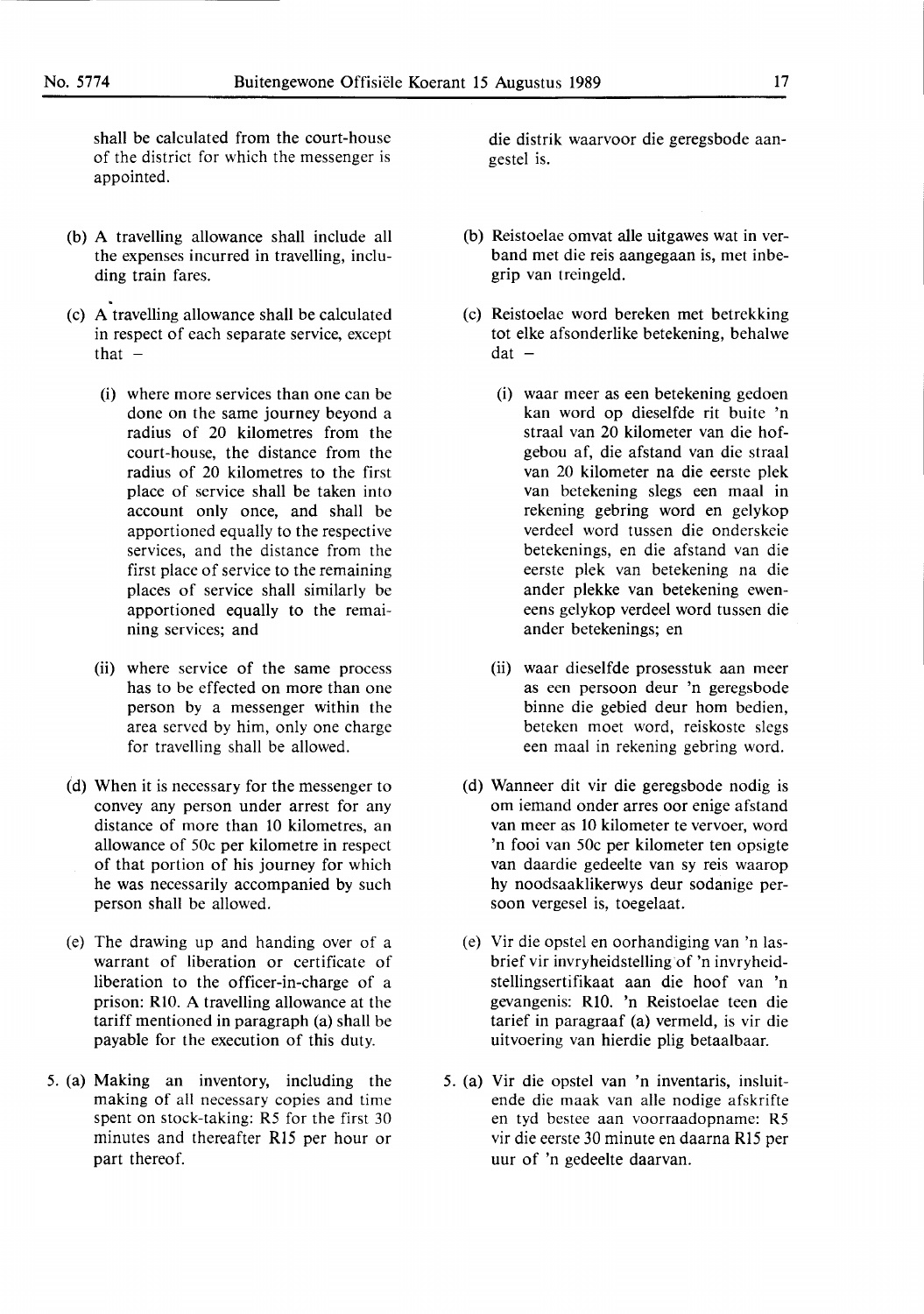- (b) For the ejectment of a defendant from the premises mentioned in the warrant of ejectment: R5 for the first 30 minutes and thereafter R15 per hour or part thereof.
- 6. Security bond: R2.
- 7. (a) (i) Charge or custody of property (hereinafter referred to as "Possession") in terms of rule 41(7): The actual cost provided that it is reasonable.
	- (ii) Also travelling allowances at the tariff mentioned in item 4, to include board in every case.
	- (b) If livestock is attached, only the necessary expenses of herding and preserving the stock shall be allowed.
	- ( c) If the goods are removed and stored, only the cost of removal and storage shall be allowed.
	- (d) For the purposes of this item  $-$ 
		- (i) "Possession" means actual physical possesion by a person employed and paid by the messenger, whose sole work for the time being is to remain on the premises where the goods have been attached, and who, in fact, remains in possession for the period for which possession is charged.
		- (ii) "Cost of removal" means the amount actually and necessarily disbursed for removal or attempted removal, **if the** goods were removed by a third party or an attempt was made to remove them, or if they were removed by the messenger himself, such amount as would fairly be allowable in the ordinary course of business if the goods were removed by a third party, or an attempt was made to so remove them.
- (b) Vir die uitsetting van 'n verweerder uit die perseel in die lasbrief vir uitsetting ver**meld: R5** vir die eerste **30** minute en **daarna** R15 per uur **of 'n** gedeelte daarvan.
- 6. Borgakte: R2.
- 7. (a) (i) Vir toesig of bewaring van goed (hieronder "Besit" genoem) ingevolge reel 41(7): Die werklike koste mits dit redelik is.
	- (ii) Ook reistoelaes teen die tarief in item 4 vermeld, met inbegrip van losies in elke geval.
	- (b) Indien op lewende hawe beslag gelê is, word slegs die nodige onkoste om die diere op te pas en te onderhou, toegestaan.
	- (c) Indien die goedere verwyder en geberg word, word slegs die verwyderings- en bergingskoste toegestaan.
	- (d) By die toepassing van hierdie item bete $ken -$ 
		- (i) "Besit" werklike liggaamlike besit deur 'n persoon deur die geregsbode in diens geneem en betaal, wie se enigste werk asdan is om te bly op die perseel waar daar op die goedere beslag gelê is, en wat in werklikheid in besit bly vir die tydperk waarvoor besit bereken word;
		- (ii) "Verwyderingskoste" die bedrag in werklikheid en noodsaaklikerwys vir verwydering of gepoogde verwydering uitbetaal as die goedere deur 'n derde persoon verwyder is of gepoog is om verwyder te word, of, as die geregsbode die verwydering of poging tot verwydering onderneem het, die bedrag wat billikerwys in die gewone loop van besigheid toegestaan sou kon word as die goedere deur 'n derde persoon verwyder is of gepoog is om aldus verwyder te word.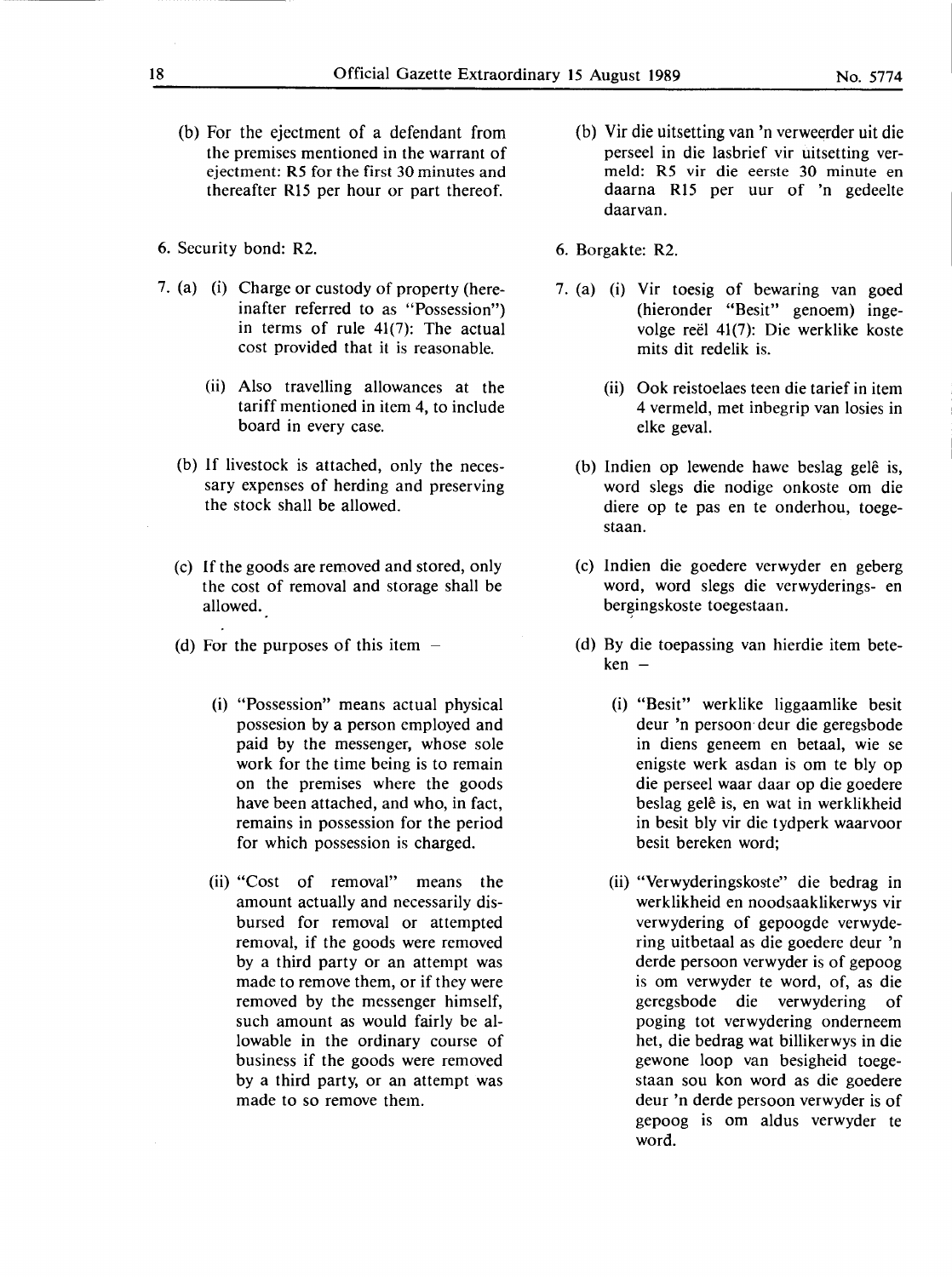- (iii) "Cost of storage" means the amount actually and necessarily paid for storage if the goods were stored with a third person or, if the messenger provided the storage, such amount as would fairly be allowable in the ordinary course of business if the goods were stored with a third person.
- 8. (a) Where a warrant of execution of garnishee order is paid in full, or in part, to the messenger, or moneys are attached in execution against movables, 7½ per cent of the amount so paid or attached.
	- (b) Where an execution debtor at the attempted execution of a warrant of arrest and detention pays the amount due in full, or in part, to the messenger, 7½ per cent on the amount so paid. The rules that apply to the collection of money on warrants of execution or garnishee orders shall apply *mutatis mutandis* to money received in terms of this paragraph.
- 9. Where property is released from attachment in terms of rule 41(7)(e), or the warrant of execution is withdrawn or stayed, or the judgement debtor's estate is sequestrated after the attachment, but before the sale: 2 per cent of the value of the goods attached, subject to a maximum of R50: Provided that if a sale subsequently takes place in consequence of the said attachment, the amount so paid shall be deducted from the commission payable under item 10.
- IO. Where the warrant of execution against movables is completed by sale, 7½ per cent of the amount (not exceeding the amount of the judgement debt with interest and costs) realised.
- 11. When immovable property has been attached in execution and is not sold, either by reason of the warrant having been withdrawn or stayed or of the sequestration of the estate of
- (iii) "Bergingskoste" die bedrag in werklikheid en noodsaaklikerwys vir berging uitbetaal as die goedere by 'n derde persoon geberg is, of, as die geregsbode die bergplek verskaf het, die bedrag wat billikerwys in die gewone loop van besigheid toegestaan sou kon word as die goedere by 'n derde persoon geberg is.
- 8. (a) Indien 'n lasbrief vir eksekusie of 'n skuldbeslagorder ten voile of gedeeltelik aan die geregsbode betaal word, of indien daar in tenuitvoerlegging teen roerende goed op geld beslag gele word, 7½ persent van die bedrag wat aldus betaal word of waarop beslag gele word.
	- (b) Indien 'n vonnisskuldenaar by die gepoogde tenuitvoerlegging van 'n lasbrief vir inhegtenisneming en aanhouding die volle verskuldigde bedrag of 'n gedeelte daarvan aan die geregsbode betaal, 7½ persent van die bedrag aldus betaal. Die reels van toepassing op die invordering van geld op lasbriewe vir eksekusie of skuldbeslagbevele, is *mutatis mutandis* van toepassing op geld ingevolge hierdie paragraaf ontvang.
- 9. Indien goed ingevolge reel 41(7)(e) van beslaglegging vrygestel word, of die lasbrief vir eksekusie teruggetrek of opgeskort word, of die vonnisskuldenaar se boedel gesekwestreer word na beslaglegging, maar voor verkoop: 2 persent van die waarde van die goed waarop beslag gelê is, behoudens 'n maksimum van R50: Met dien verstande dat indien 'n verkoping daarna ingevolge genoemde beslaglegging plaasvind, die bedrag aldus betaal, afgetrek word van die kommissie kragtens item 10 betaalbaar.
- IO. Waar die lasbrief vir eksekusie teen roerende goed uitgevoer word deur verkoping, 7½ persent van die bedrag (die bedrag van die vonnisskuld met rente en koste nie te bowe gaande nie) opgelewer.
- 11. Wanneer op onroerende goed in tenuitvoerlegging beslag gele is en die onroerende goed nie verkoop word nie, 6f omrede die lasbrief ingetrek of opgeskort is 6f omrede die bocdel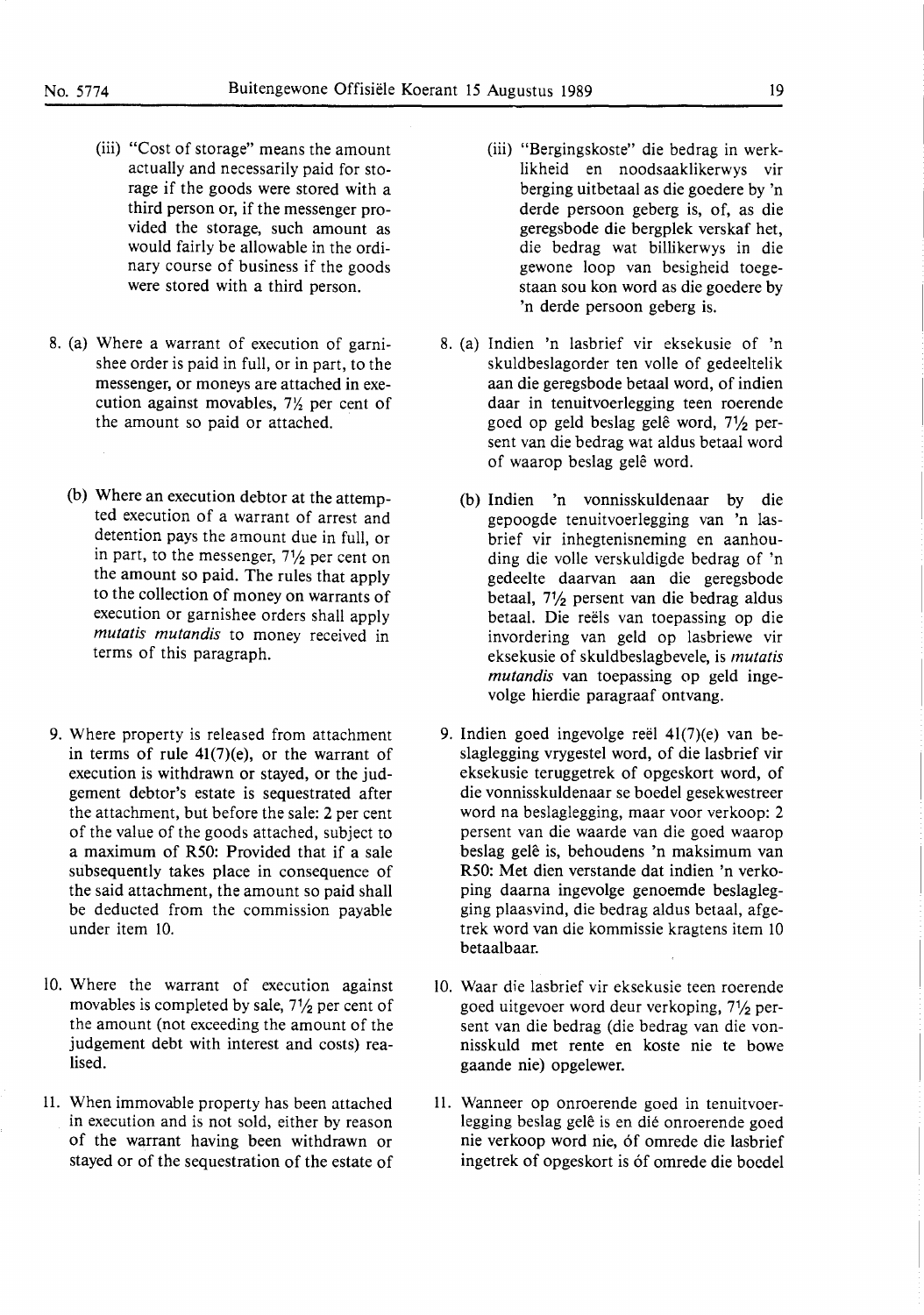the execution debtor, the expenses in connection with the attempted sale and the sum of R50 shall be payable to the messenger or to the person in fact authorised to act as auctioneer, as the case may be.

- 12. When immovable property has been attached . in execution and the attachment lapses as referred to in section  $66(4)$  of the Act: R15.
- 13. When an execution against immovable property is completed by sale, the following auctioneer's fees shall be allowed on the proceeds of the sale:
	- (a) If the messenger acted as auctioneer: 4 per cent, subject to a minimum of R50;
	- (b) if an auctioneer is employed as provided in rule 43(9): 2 per cent to the messenger, subject to a minimum of R50.
- 14. In addition to the fees allowed by items 9 to 13, both inclusive, there shall be allowed  $-$ 
	- (a) the sum actually and reasonably paid by the messenger or the auctioneer for printing, advertising and giving publicity to any sale or intended sale in execution;
	- (b) the sum of R3 to the messenger for giving transfer to the purchaser.
- 15. Where the messenger is in possession under more than one warrant of execution, he may charge fees for only one possession, and such possession shall, as far as possible, be apportioned equally to the several warrants issued during the same period: Provided that each execution creditor shall be jointly and severally liable for such possession to an amount not exceeding what would have been due under his execution if it had stood alone.

van die eksekusieskuldenaar gesekwestreer is, is die uitgawes in verband met die poging om te verkoop en die bedrag van R50 aan die geregsbode of die persoon wat inderdaad gemagtig was om as afslaer op te tree, na gelang van die geval, betaalbaar.

- 12. Wanneer op onroerende goed in tenuitvoerlegging beslag gelê is en die inbeslagneming verval soos bedoel in artikel 66(4) van die Wet: R15.
- 13. Wanneer tenuitvoerlegging teen onroerende goed deur verkoping voltooi is, word die volgende afslaersgelde op die opbrengs van die verkoping toegestaan:
	- (a) Indien die geregsbode as afslaer opgetree het: 4 persent, behoudens 'n minimum van R50;
	- (b) indien 'n afslaer in diens geneem is soos in reel 43(9) bepaal, 2 persent aan die geregsbode, behoudens 'n minimum van R50.
- 14. Benewens die gelde in items 9 tot en met 13 toegestaan, word  $-$ 
	- (a) die bedrag in werklikheid en redelikerwys deur die geregsbode of die afslaer betaal vir drukwerk, advertensie en bekendmaking van 'n verkoping of voorgenome verkoping in tenuitvoerlegging, toegestaan;
	- (b) die bedrag van R3 aan die geregsbode betaal, vir die gee van transport aan die koper.
- 15. Waar die geregsbode in besit is uit hoofde van meer as een lasbrief vir eksekusie, kan hy slegs vir een besit gelde vra, en sodanige besit moet, sover doenlik, gelykop tussen die verskillende lasbriewe wat gedurende dieselfde tydperk uitgereik is, verdeel word: Met dien verstande dat elke eksekusieskuldeiser gesamentlik en afsonderlik aanspreeklik is vir sodanige besit tot hoogstens 'n bedrag wat verskuldig sou gewees het ingevolge sy tenuitvoerlegging as dit die enigste was.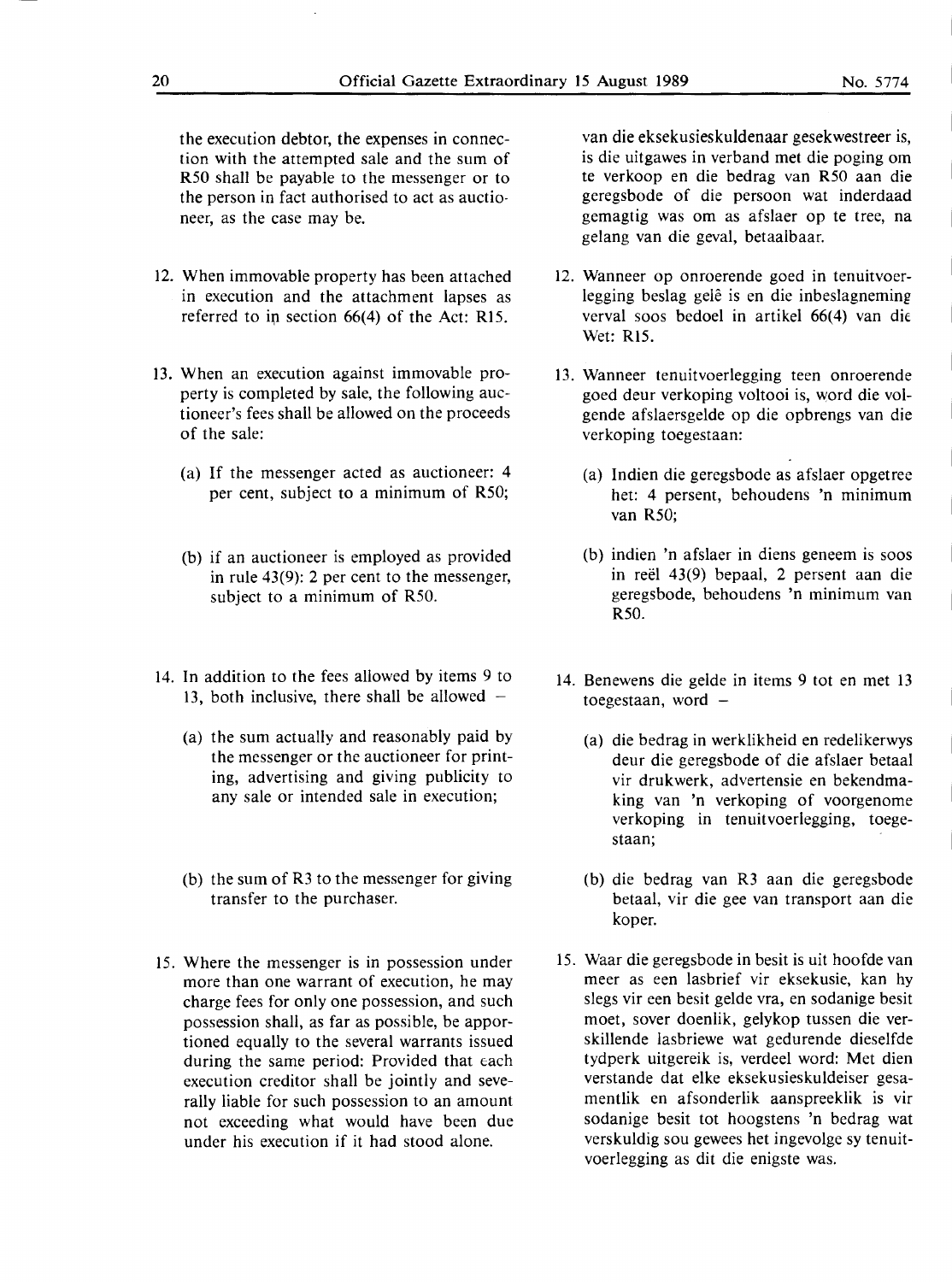- 16. Fees payable on the value of goods attached or on the proceeds of the sale of goods in execution shall not be chargeable on such value or proceeds so far as they are in excess of the amount of the warrant.
- 17. In addition to the fees prescribed, the messenger shall be entitled to charge the amount paid by him for telephone calls.
- 18. The fees and expenses of the messenger in execution of a garnishee order shall be added to the amount to be recovered under the order, and shall be chargeable against the judgement debtor.
- 19. If it is necessary for the messenger to return a document received by him for service or execution to the mandator because  $-$ 
	- (a) the address of service which appears on the process does not fall within his jurisdiction; or
	- (b) the mandator requested, before an **attempted service or execution of the pro**cess, that it be returned to him:

an amount of R2,50.

- 20. For the conveyance of any person arrested by the messenger or committed to his custody from the place of custody to the court on a day subsequent to the day of arrest: RS per journey.
- 21. For the examination of indicated newspapers and the *Official Gazette* in which the notice of sale has been published as referred to in rule 43(6)(c) and rule 41(8)(c): R2.
- 22. For forwarding a copy of the notice of sale to every execution creditor who has lodged a warrant of execution and to every mortgagee in respect of the immovable property concerned whose address is reasonably ascertainable: for each copy R2.
- 16. Gelde wat betaalbaar is op die waarde van die goedere waarop beslag gelê is of op die opbrengs van die verkoping van goed in tenuitvoerlegging, word nie bereken op sodanige waarde of opbrengs vir sover dit die bedrag van die lasbrief te bowe gaan nie.
- 17. Benewens die voorgeskrewe gelde is die geregsbode daarop geregtig om die bedrag deur horn aan telefoon oproepe betaal, in rekening te bring.
- 18. Die geregsbode se gelde en uitgawes in tenuitvoerlegging van 'n skuldbeslagorder word by die bedrag gevoeg wat kragtens die order verhaal moet word, en kan teen die vonnisskuldenaar in rekening gebring word.
- 19. Indien dit vir die geregsbode nodig is om 'n dokument wat hy vir betekening of tenuitvoerlegging ontvang, aan sy opdraggewer terug te stuur omrede  $-$ 
	- (a) die adres van betekening wat op die prosesstuk verskyn, nie binne sy jurisdiksie **ressorteer nie; of**
	- (b) die opdraggewer, voor die gepoogde bete**kening of tenuitvoerlegging van die pro**sesstuk, versoek dat dit aan hom teruggestuur word:

**'n bedrag van R2,50.** 

- **20. Vir** die **vervoer van 'n persoon wat deur die geregsbode** in **hegtenis geneem** is **of wat** in sy bewaring gestel is, vanaf die plek van aanhou**ding na die** hof **op 'n dag van arres: RS per rit.**
- 21. Vir die nagaan van aangeduide koerante en die *Offisiele Koerant* **waarin die kennisgewing**  van verkoping gepubliseer is soos in reel 43(6)(c) en reel 41(8)(c) bedoel: R2.
- 22. Vir die stuur van 'n afskrif van die kennisgewing van verkoping aan elke eksekusieskuldeiser wat 'n lasbrief vir eksekusie ingedien het, en aan elke verbandhouer, ten opsigte van die betrokke onroerende goed, wie se adres redelikerwys vasgestel kan word: vir elke afskrif: R2.